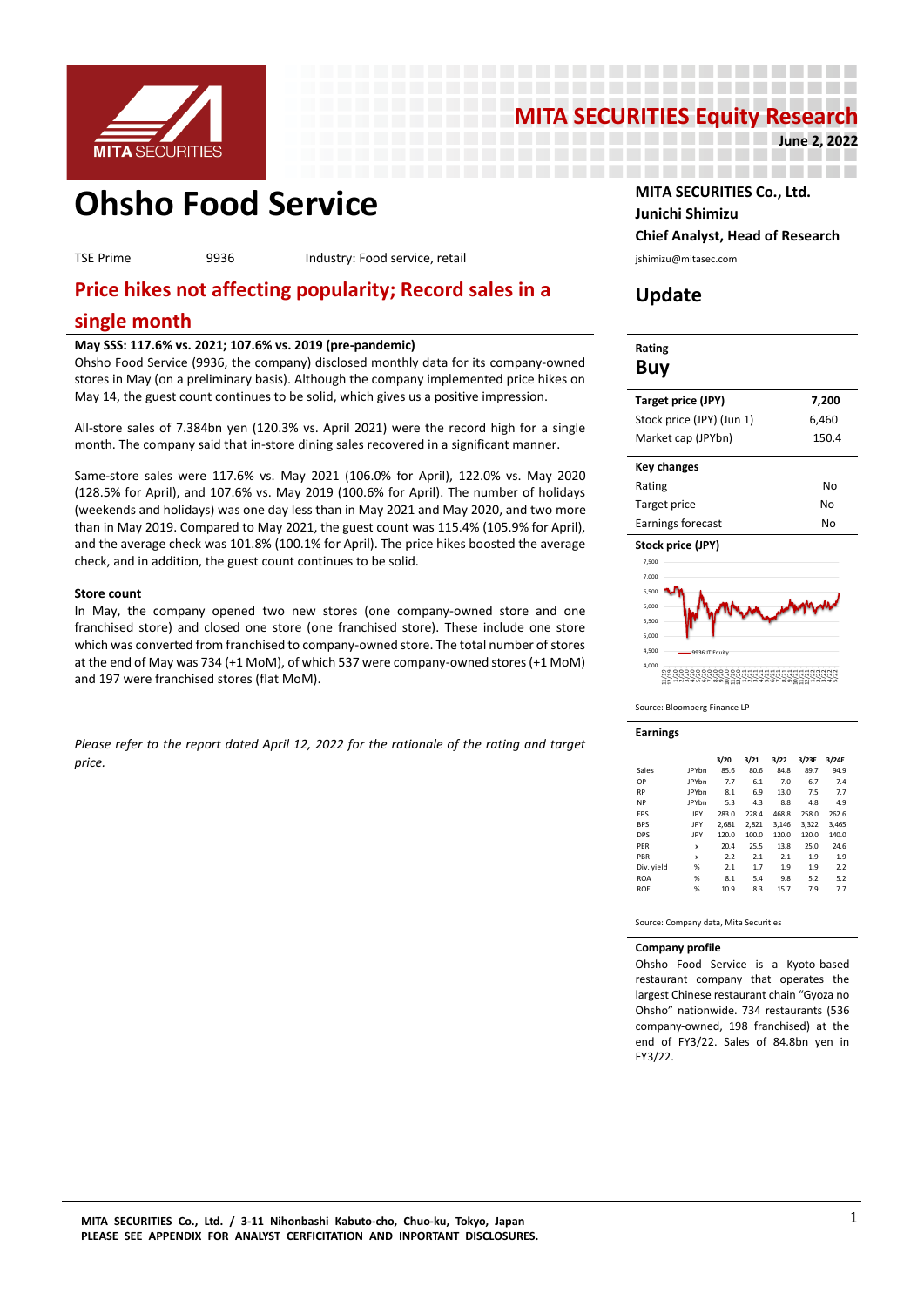

**Quarterly earnings data for Ohsho Food Service**

#### **Monthly data for Ohsho Food Service**



1.9  $2.1 \over 2.0$ 1.7 0.4  $2.0$ 2.2 2.1 1.4 1.7 1.5  $1.8$  1.9  $2.0$   $2.3$  $-1.8$ 0.6 2.3 1.9 3.2 2.8 4.1 3.0 0.0 0.5 1.0 1.5 2.0 2.5 3.0 3.5 4.0 4.5 1Q 2Q 3Q 4Q 1Q 2Q 3Q 4Q 1Q 2Q 3Q 4Q 3/20 3/21 3/22  $\blacksquare$  OP  $\blacksquare$  RP

Source: Company data, Mita Securities Source: Company data, Mita Securities Source: Company data, Mita Securities



Source: Company data, Mita Securities Source: Company data, Mita Securities Source: Company data, Mita Securities



**Figure: Directly-owned, same-store average check Figure: Directly-owned, all-store sales (JPYm)** 



Source: Company data, Mita Securities Source: Company data, Mita Securities Source: Company data, Mita Securities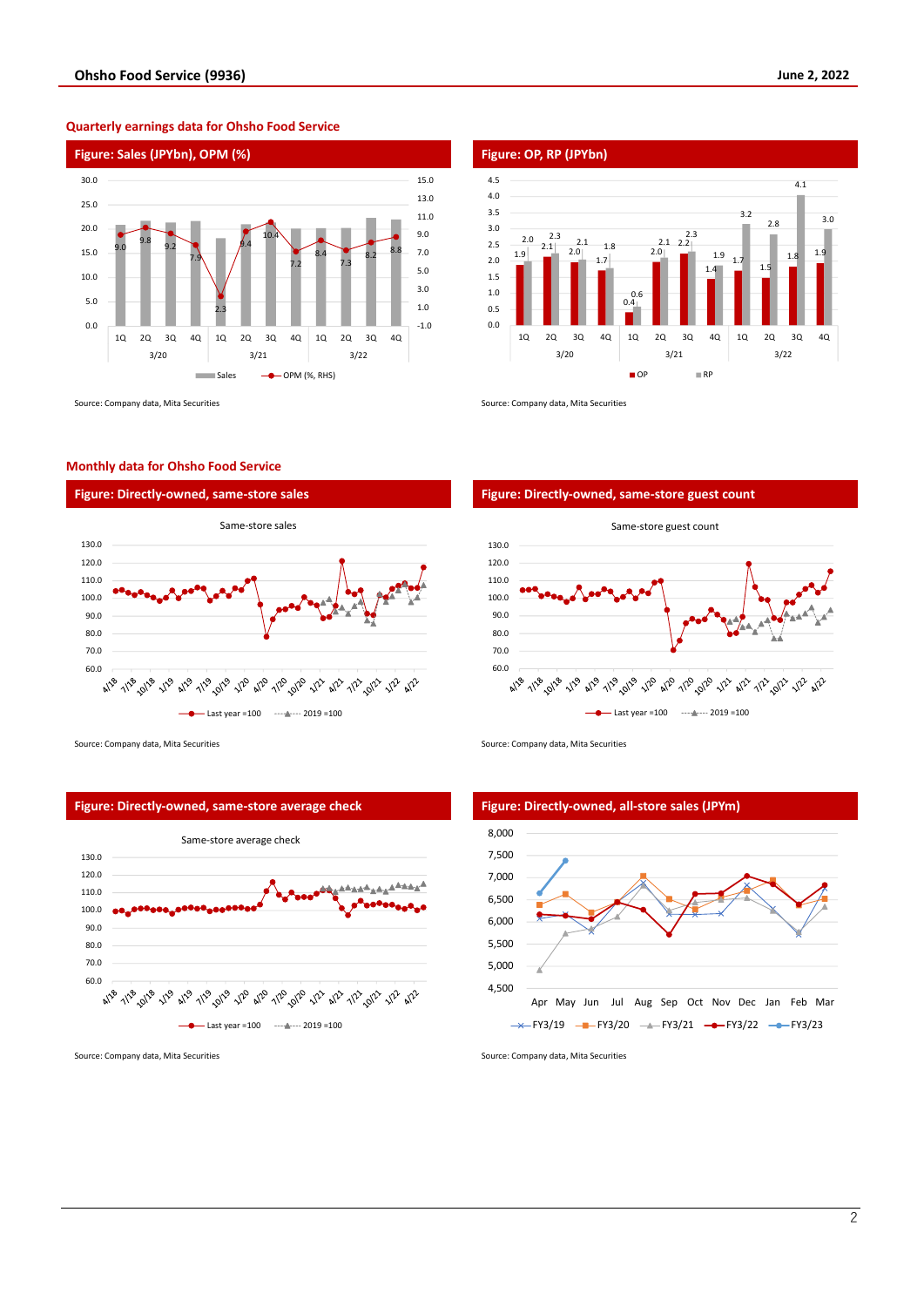### **Monthly data for food service companies**

### **Figure: Monthly data for food service companies**

|                    |           | Companies coverd by Mita Securities     |                            |       |       |       |       |       |       |       |       |       |               |               |                |               |               |               |               |               |               |               |               |               |               |                |               |               |       |
|--------------------|-----------|-----------------------------------------|----------------------------|-------|-------|-------|-------|-------|-------|-------|-------|-------|---------------|---------------|----------------|---------------|---------------|---------------|---------------|---------------|---------------|---------------|---------------|---------------|---------------|----------------|---------------|---------------|-------|
| Ticker             |           | Company name                            |                            | 4/20  | 5/20  | 6/20  | 7/20  | 8/20  | 9/20  | 10/20 | 11/20 | 12/20 | 1/21          | 2/21          | 3/21           | 4/21          | 5/21          | 6/21          | 7/21          | 8/21          | 9/21          | 10/21         | 11/21         | 12/21         | 1/22          | 2/22           | 3/22          | 4/22          | 5/22  |
| 2695               |           | Kura Sushi                              | s. prev yr                 | 51.9  | 80.0  | 97.4  | 92.3  | 94.6  | 107.9 | 126.1 | 134.4 | 94.6  | 84.5          | 86.2          | 115.4          | 174.2         | 112.7         | 93.5          | 113.1         | 94.8          | 74.8          | 80.1          | 82.2          | 117.6         | 123.5         | 99.1           | 106.3         | 110.0         |       |
|                    |           |                                         | s. pre-COVID               |       |       |       |       |       |       |       |       |       | 88.6          | 96.7          | 97.5           | 90.4          | 90.2          | 91.1          | 104.4         | 89.7          | 80.7          | 101.0         | 110.5         | 111.2         | 109.4         | 95.8           | 103.7         | 99.5          |       |
| 3097               |           | Monogatari Corporation                  | s. prev yr                 | 13.8  | 48.6  | 96.1  | 104.0 | 92.2  | 97.3  | 109.3 | 114.0 | 93.9  | 77.1          | 68.2          | 86.9           | 600.4         | 160.4         | 76.9          | 91.7          | 81.6          | 80.8          | 102.6         | 95.2          | 113.9         | 125.0         | 102.9          | 108.1         | 123.9         |       |
|                    |           |                                         | s. pre-COVID               |       |       |       |       |       |       |       |       |       | 81.2          | 85.7          | 84.5           | 82.9          | 78.0          | 73.9          | 95.4          | 75.2          | 78.6          | 112.1         | 108.5         | 107.0         | 101.5         | 88.2           | 91.3          | 102.7         |       |
|                    |           | Yakiniku division                       | s. prev y                  | 14.9  | 50.3  | 103.3 | 111.5 | 97.6  | 101.6 | 116.7 | 123.3 | 99.2  | 80.1          | 66.8          | 84.7           | 577.0         | 163.1         | 74.0          | 91.5          | 84.8          | 90.3          | 108.6         | 97.0          | 118.7         | 129.9         | 103.6          | 109.4         | 124.8         |       |
|                    |           |                                         | s. pre-COVID               |       |       |       |       |       |       |       |       |       | 85.2          | 91.9          | 87.8           | 86.0          | 82.0          | 76.4          | 102.0         | 82.8          | 91.7          | 126.7         | 119.6         | 117.8         | 110.7         | 95.2           | 96.1          | 107.3         |       |
|                    |           | Ramen division                          | vs. prev y                 | 14.3  | 54.1  | 90.8  | 93.7  | 88.3  | 94.5  | 99.7  | 96.7  | 91.6  | 82.2          | 76.4          | 87.9           | 546.9         | 148.9         | 82.9          | 95.4          | 82.1          | 76.3          | 96.1          | 100.0         | 111.3         | 115.2         | 113.8          | 112.6         | 123.2         |       |
|                    |           |                                         | s. pre-COVID               |       |       |       |       |       |       |       |       |       | 86.0          | 82.3          | 79.5           | 78.2          | 80.6          | 75.3          | 89.4          | 72.5          | 72.1          | 95.8          | 96.7          | 102.0         | 99.1          | 93.6           | 89.6          | 96.4          |       |
|                    |           | Yuzuan division                         | s. prev y                  | 10.9  | 42.6  | 83.7  | 96.1  | 84.9  | 91.0  | 101.2 | 106.6 | 89.4  | 71.1          | 69.1          | 94.3           | 697.3         | 162.7         | 81.6          | 90.7          | 71.4          | 65.8          | 94.3          | 85.6          | 100.4         | 116.8         | 90.4           | 101.6         | 120.0         |       |
|                    |           |                                         | s. pre-COVID               |       |       |       |       |       |       |       |       |       | 73.7          | 74.4          | 79.9           | 76.0          | 69.3          | 68.3          | 87.2          | 60.6          | 59.9          | 95.4          | 91.2          | 89.8          | 86.0          | 67.2           | 81.2          | 91.2          |       |
| 3193               |           | Torikizoku HD                           | vs. prev yr                | 3.9   | 12.1  | 73.2  | 76.8  | 59.1  | 77.2  | 93.1  | 81.3  | 51.9  | 28.1          | 32.7          | 55.4           | 948.7         | 41.5          | 18.0          | 38.9          | 16.6          | 8.8           | 66.7          | 92.7          | 155.0         | 200.1         | 112.8          | 126.7         | 208.7         |       |
|                    |           |                                         | s. pre-COVID               |       |       |       |       |       |       |       |       |       | 30.2          | 34.7          | 46.5           | 37.0          | 5.0           | 13.2          | 29.9          | 9.8           | 6.8           | 62.1          | 75.4          | 80.4          | 60.4          | 39.1           | 58.9          | 77.2          |       |
| 3197<br>Skylark HD |           |                                         | s. prev y                  | 41.8  | 52.2  | 69.4  | 73.6  | 73.2  | 78.3  | 88.4  | 85.1  | 78.1  | 66.5          | 70.9          | 93.7           | 164.6         | 128.6         | 92.5          | 100.3         | 83.3          | 79.4          | 92.9          | 95.3          | 114.4         | 115.8         | 93.0           | 99.0          | 110.6         |       |
|                    |           |                                         | s. pre-COVID               |       |       |       |       |       |       |       |       |       | 65.3          | 70.7          | 70.9           | 70.0          | 67.1          | 64.7          | 74.7          | 61.5          | 62.5          | 82.5          | 81.0          | 89.8          | 75.5          | 65.7           | 71.0          | 77.4          |       |
| 3543               |           | Comeda HD                               | s, prev v                  | 53.1  | 71.3  | 85.5  | 89.9  | 92.5  | 101.0 | 101.6 | 96.0  | 95.2  | 89.2          | 93.8          | 109.5          | 188.1         | 134.0         | 108.2         | 119.7         | 98.7          | 89.6          | 104.0         | 105.9         | 107.6         | 109.4         | 97.2           | 103.0         | 103.7         |       |
|                    |           |                                         | s. pre-COVID               |       |       |       |       |       |       |       |       |       | 90.8          | 105.9         | 99.0           | 99.9          | 95.6          | 92.8          | 107.9         | 91.6          | 90.7          | 105.8         | 101.8         | 102.6         | 99.3          | 102.9          | 102.2         | 103.6         |       |
| 9936               |           | Ohsho Food Service                      | vs. prev y                 | 78.3  | 88.2  | 93.5  | 93.9  | 95.8  | 94.6  | 100.7 | 97.5  | 96.1  | 88.8          | 89.5          | 95.8           | 121.2         | 103.7         | 102.4         | 104.6         | 91.4          | 90.6          | 101.9         | 100.6         | 105.4         | 107.2         | 108.5          | 105.8         | 106.0         | 117.6 |
|                    |           |                                         | vs. pre-COVID              |       |       |       |       |       |       |       |       |       | 97.6          | 99.6          | 92.5           | 94.9          | 91.5          | 95.7          | 98.2          | 87.6          | 85.7          | 102.6         | 98.1          | 101.3         | 104.6         | 108.1          | 97.9          | 100.6         | 107.6 |
|                    |           |                                         |                            |       |       |       |       |       |       |       |       |       |               |               |                |               |               |               |               |               |               |               |               |               |               |                |               |               |       |
|                    |           | Companies not coverd by Mita Securities |                            |       |       |       |       |       |       |       |       |       |               |               |                |               |               |               |               |               |               |               |               |               |               |                |               |               |       |
| Ticker             |           | Company name                            |                            | 4/20  | 5/20  | 6/20  | 7/20  | 8/20  | 9/20  | 10/20 | 11/20 | 12/20 | 1/21          | 2/21          | 3/21           | 4/21          | 5/21          | 6/21          | 7/21          | 8/21          | 9/21          | 10/21         | 11/21         | 12/21         | 1/22          | 2/22           | 3/22          | 4/22          | 5/22  |
| 2702               |           | McDonald's HD Japan                     | s. prev yr                 | 106.5 | 115.2 | 96.8  | 101.0 | 112.4 | 106.3 | 110.7 | 109.6 | 107.2 | 118.7         | 101.0         | 107.5          | 109.2         | 105.7         | 114.7         | 121.0         | 105.3         | 114.7         | 113.4         | 105.4         | 102.4         | 101.2         | 115.3          | 112.6         | 111.3         |       |
|                    |           |                                         | s. pre-COVID               |       |       |       |       |       |       |       |       |       | 121.8         | 115.8         | 107.4          | 116.3         | 121.8         | 111.0         | 122.2         | 118.4         | 121.9         | 125.5         | 115.5         | 109.8         | 123.2         | 133.6          | 120.9         | 129.4         |       |
| 3053               |           | Pepper Food Service                     | s. prev vr                 | 37.4  | 49.4  | 57.6  | 64.0  | 62.0  | 67.1  | 74.6  | 71.1  | 67.6  | 64.6          | 71.5          | 86.9           | 144.7         | 157.4         | 80.5          | 81.2          | 79.9          | 76.3          | 84.3          | 98.2          | 104.4         | 106.3         | 92.1           | 95.5          | 102.1         |       |
|                    |           | Ikinari! Steak)                         | vs. pre-COVID              |       |       |       |       |       |       |       |       |       | 43.0          | 43.8          | 44.4           | 54.1          | 77.8          | 46.4          | 52.0          | 49.5          | 51.2          | 62.9          | 69.8          | 70.6          | 45.7          | 40.4           | 42.4          | 55.3          |       |
| 3085               |           | Arcland Service HD                      | s. prev yr                 | 89.6  | 97.7  | 96.4  | 106.9 | 103.2 | 94.7  | 101.7 | 104.7 | 100.6 | 100.2         | 99.0          | 100.9          | 114.1         | 104.8         | 101.2         | 106.8         | 95.2          | 99.8          | 102.7         | 103.4         | 104.2         | 105.8         | 101.9          | 110.4         | 101.7         |       |
|                    |           | Katsuya)                                | s. pre-COVID               |       |       |       |       |       |       |       |       |       | 104.5         | 105.2         | 95.5           | 102.2         | 102.4         | 97.6          | 114.2         | 98.2          | 94.5          | 104.4         | 108.3         | 104.8         | 110.6         | 107.2          | 105.4         | 104.0         |       |
| 3087               |           | Doutor Nichires HD                      | s. prev vr                 | 35.9  | 36.5  | 67.0  | 68.8  | 69.3  | 71.8  | 79.6  | 76.2  | 77.2  | 68.4          | 73.5          | 97.4           | 204.6         | 192.3         | 113.5         | 112.8         | 96.3          | 95.9          | 102.0         | 109.2         | 110.6         | 117.6         | 103.6          | 105.8         | 108.2         |       |
|                    |           | Doutor Coffee Shop                      | s. pre-COVID               |       |       |       |       |       |       |       |       |       | 68.8          | 70.7          | 75.9           | 73.5          | 70.2          | 76.2          | 77.9          | 67.0          | 69.1          | 81.4          | 83.5          | 85.7          | 80.9          | 73.3           | 80.3          | 79.5          |       |
| 3397               |           | Toridoll HD                             | s. prev y                  | 50.0  | 63.2  | 83.6  | 85.5  | 88.4  | 86.2  | 94.6  | 93.4  | 87.0  | 79.1          | 78.4          | 99.5           | 184.8         | 147.6         | 108.3         | 113.5         | 94.5          | 103.2         | 101.9         | 101.7         | 106.2         | 113.3         | 104.0          | 109.4         | 120.4         |       |
|                    |           |                                         | s. pre-COVID               |       |       |       |       |       |       |       |       |       | 84.2          | 85.4          | 84.3           | 92.4          | 93.3          | 90.5          | 97.0          | 83.5          | 89.0          | 96.4          | 95.0          | 92.4          | 95.4          | 88.8           | 92.2          | 111.2         |       |
|                    |           | Marugame Seimen                         | s. prev vr                 | 50.3  | 63.6  | 85.2  | 86.2  | 90.0  | 86.5  | 94.4  | 83.8  | 88.0  | 78.0          | 82.0          | 99.5           | 184.0         | 147.9         | 109.1         | 115.4         | 94.7          | 105.6         | 102.4         | 101.4         | 104.8         | 112.0         | 104.1          | 110.4         | 104.2         |       |
|                    |           |                                         | s. pre-COVID               |       |       |       |       |       |       |       |       |       | 84.3          | 90.2          | 86.1           | 92.6          | 94.1          | 93.0          | 99.5          | 85.2          | 91.3          | 96.7          | 85.0          | 92.2          | 94.4          | 93.9           | 95.0          | 96.4          |       |
| 3563               |           | Food & Life Companies                   | s. prev y                  | 55.6  | 81.4  | 97.9  | 96.5  | 87.7  | 97.1  | 104.3 | 94.7  | 98.7  | 95.1          | 99.9          | 120.0          | 178.0         | 112.6         | 95.3          | 103.5         | 96.4          | 90.0          | 94.0          | 96.3          | 100.1         | 96.0          | 93.6           | 93.5          | 105.3         |       |
|                    | Sushiro)  |                                         | s. pre-COVID               |       | 90.8  | 91.3  | 102.7 | 98.8  | 98.4  | 104.9 | 100.5 | 101.3 | 101.8<br>99.8 | 111.9<br>92.1 | 103.6<br>104.6 | 99.0<br>114.2 | 91.7<br>118.1 | 93.3<br>108.9 | 99.9<br>108.7 | 84.5<br>100.5 | 87.4<br>103.0 | 98.0<br>105.4 | 91.2<br>104.6 | 98.8          | 97.7<br>110.9 | 104.7<br>111.4 | 96.8<br>111.4 | 104.2         | 106.3 |
| 7550               |           | Zensho HD                               | rs. prev y                 | 88.1  |       |       |       |       |       |       |       |       |               |               |                |               |               |               |               |               |               |               |               | 118.2         |               |                |               | 108.3         |       |
|                    | Sukiya)   |                                         | s. pre-COVID               |       |       |       |       |       |       |       |       |       | 101.7         | 101.3         | 96.4           | 100.6         | 107.2         | 99.4          | 111.6         | 99.3          | 101.4         | 110.6         | 105.1         | 119.7         | 112.8         | 112.9          | 107.4         | 109.0         | 114.0 |
| 7581               | Saizeriya |                                         | s. prev y                  | 38.6  | 47.8  | 66.5  | 72.9  | 71.5  | 77.3  | 90.1  | 84.0  | 75.2  | 62.0          | 67.1          | 91.3           | 192.3         | 139.7         | 98.9          | 101.1         | 83.4          | 76.7          | 98.7          | 104.6         | 115.8         | 125.3         | 109.1          | 117.0         | 124.4         |       |
| 7611               |           |                                         | s. pre-COVID<br>s. prev vr | 49.3  | 48.0  | 65.8  | 73.9  | 75.7  | 80.7  | 87.0  | 82.3  | 77.9  | 65.2<br>55.7  | 71.5<br>54.3  | 71.7<br>70.5   | 74.2<br>118.3 | 66.8<br>99.3  | 65.8<br>78.9  | 73.7<br>74.2  | 59.6<br>62.6  | 59.3<br>62.2  | 88.9<br>81.6  | 87.9<br>95.4  | 87.1<br>103.5 | 81.6<br>129.2 | 78.0<br>110.2  | 83.9<br>118.1 | 92.3<br>132.8 |       |
|                    |           | Hiday Hidaka                            |                            |       |       |       |       |       |       |       |       |       |               |               |                |               | 47.7          | 51.9          | 54.8          | 47.4          | 50.2          |               |               |               |               |                |               |               |       |
| 7630               |           |                                         | vs. pre-COVID<br>s. prev y | 74.0  | 79.5  | 85.1  | 89.3  | 91.4  | 89.2  | 96.2  | 89.8  | 91.0  | 56.1<br>84.2  | 56.9<br>80.9  | 57.8<br>91.3   | 58.3<br>118.7 | 110.0         | 95.8          | 96.0          | 89.0          | 88.8          | 71.0<br>95.5  | 78.5<br>97.4  | 80.6<br>103.3 | 72.5<br>106.7 | 62.7<br>96.6   | 68.3<br>99.5  | 77.5<br>99.0  |       |
|                    | ichibanya |                                         |                            |       |       |       |       |       |       |       |       |       |               |               |                |               |               |               |               |               |               |               |               |               |               |                |               | 87.0          |       |
| 8153               |           | Mos Food Services                       | s. pre-COVID<br>/s. prev v | 103.7 | 112.2 | 106.2 | 106.6 | 102.9 | 100.3 | 107.7 | 123.5 | 114.2 | 84.5<br>108.9 | 82.9<br>110.0 | 82.4<br>109.3  | 87.8<br>112.6 | 87.5<br>120.5 | 81.5<br>111.0 | 85.7<br>113.4 | 81.3<br>111.5 | 79.2<br>117.3 | 91.9<br>115.1 | 87.5<br>97.5  | 94.0<br>98.5  | 90.1<br>113.7 | 80.1<br>97.6   | 81.9<br>101.5 | 107.4         |       |
|                    |           |                                         | s. pre-COVID               |       |       |       |       |       |       |       |       |       | 118.4         | 127.5         | 110.3          | 116.8         | 135.2         | 117.9         | 120.9         | 114.7         | 117.7         | 124.0         | 120.4         | 112.5         | 134.6         | 124.4          | 111.9         | 125.4         |       |
| 8179               | Royal HD  |                                         |                            |       |       |       |       |       |       |       |       |       |               |               |                |               |               |               |               |               |               |               |               |               |               |                |               |               |       |
|                    |           | Royal Host                              |                            | 42.1  | 54.2  | 78.2  | 86.1  | 81.2  | 83.5  | 95.3  | 90.8  | 79.8  | 69.5          | 76.4          | 103.2          | 191.6         | 148.8         | 99.7          | 97.2          | 85.9          | 85.1          | 100.2         | 105.9         | 118.0         | 140.6         | 104.9          | 110.0         | 119.5         | 131.3 |
|                    |           |                                         | s. prev y<br>s. pre-COVID  |       |       |       |       |       |       |       |       |       | 72.1          | 79.4          | 82.3           | 80.7          | 80.6          | 78.0          | 83.7          | 69.8          | 71.1          | 95.5          | 96.2          | 94.2          | 101.4         | 83.3           | 90.5          | 96.4          | 105.9 |
|                    |           | Tendon Tenya                            | s. prev vr                 | 58.1  | 63.6  | 80.1  | 81.6  | 86.4  | 83.6  | 92.0  | 88.6  | 84.1  | 89.3          | 96.6          | 108.7          | 157.6         | 147.7         | 110.1         | 114.1         | 104.5         | 107.7         | 108.7         | 112.3         | 111.3         | 111.3         | 100.9          | 107.9         | 102.5         | 110.2 |
|                    |           |                                         | s. pre-COVID               |       |       |       |       |       |       |       |       |       | 85.6          | 94.9          | 86.0           | 91.6          | 93.9          | 88.2          | 93.1          | 90.3          | 90.0          | 100.0         | 99.5          | 93.6          | 95.3          | 95.7           | 92.8          | 93.9          | 103.5 |
| 8200               |           | Ringer Hut                              | s. prev y                  | 42.6  | 51.3  | 70.9  | 74.9  | 73.3  | 76.9  | 87.2  | 84.7  | 79.5  | 69.2          | 76.3          | 96.2           | 173.4         | 136.2         | 101.6         | 107.8         | 98.0          | 97.3          | 100.5         | 103.7         | 109.0         | 114.5         | 98.8           | 106.0         | 108.5         |       |
|                    |           |                                         | s. pre-COVID               |       |       |       |       |       |       |       |       |       | 67.9          | 74.4          | 72.0           | 73.9          | 69.9          | 72.0          | 80.7          | 71.8          | 74.8          | 87.6          | 87.8          | 86.7          | 77.7          | 73.5           | 76.3          | 80.1          |       |
| 9861               |           |                                         | s. prev vr                 | 96.0  | 92.7  | 87.7  | 94.3  | 83.2  | 90.9  | 100.4 | 93.4  | 89.6  | 91.9          | 81.4          | 89.5           | 89.9          | 99.4          | 99.6          | 95.9          | 107.3         | 102.2         | 98.7          | 108.7         | 107.4         | 104.0         | 106.1          | 111.9         | 111.6         |       |
|                    |           | Yoshinoya HD                            |                            |       |       |       |       |       |       |       |       |       |               |               |                |               | 92.1          |               |               |               |               |               | 101.5         |               |               |                |               |               |       |
|                    |           | Yoshinova                               | s. pre-COVID               |       |       |       |       |       |       |       |       |       | 100.6         | 79.7          | 87.9           | 86.3          |               | 87.3          | 90.4          | 89.3          | 92.9          | 99.1          |               | 96.2          | 104.7         | 84.6           | 98.3          | 96.3          |       |
| 9887               |           | Matsuya Foods HD                        | s. prev y                  | 77.8  | 77.8  | 83.3  | 88.4  | 87.6  | 85.3  | 97.1  | 91.1  | 91.0  | 84.9          | 81.0          | 91.6           | 108.9         | 112.2         | 98.8          | 95.5          | 96.1          | 93.0          | 89.7          | 99.1          | 96.5          | 100.2         | 96.8           | 101.8         | 105.7         |       |
|                    |           | Matsuya)                                | vs. pre-COVID              |       |       |       |       |       |       |       |       |       | 90.3          | 93.6          | 86.8           | 84.7          | 87.3          | 82.3          | 84.4          | 84.2          | 79.3          | 87.1          | 90.3          | 87.8          | 90.5          | 90.6           | 88.4          | 89.6          |       |
|                    |           |                                         |                            |       |       |       |       |       |       |       |       |       |               |               |                |               |               |               |               |               |               |               |               |               |               |                |               |               |       |
|                    |           | Average for the above companies         |                            | 4/20  | 5/20  | 6/20  | 7/20  | 8/20  | 9/20  | 10/20 | 11/20 | 12/20 | 1/21          | 2/21          | 3/21           | 4/21          | 5/21          | 6/21          | 7/21          | 8/21          | 9/21          | 10/21         | 11/21         | 12/21         | 1/22          | 2/22           | 3/22          | 4/22          | 5/22  |
| Simple average for |           |                                         | vs. prev yr                | 58.6  | 68.8  | 83.2  | 87.5  | 85.6  | 88.4  | 97.4  | 94.9  | 87.8  | 80.7          | 80.9          | 96.6           | 205.0         | 124.2         | 95.8          | 100.5         | 89.7          | 88.1          | 97.3          | 100.7         | 110.2         | 117.2         | 102.6          | 107.3         | 115.1         |       |
| 21 companies       |           |                                         | vs. pre-COVID              |       |       |       |       |       |       |       |       |       | 82.7          | 85.8          | 83.4           | 84.9          | 84.2          | 80.5          | 88.8          | 78.4          | 78.8          | 95.0          | 95.1          | 95.8          | 93.9          | 87.9           | 89.2          | 95.1          |       |
|                    |           |                                         |                            |       |       |       |       |       |       |       |       |       |               |               |                |               |               |               |               |               |               |               |               |               |               |                |               |               |       |

Source: Companies' data, Mita Securities Note: "vs. pre-COVID" is indexed to the same month in 2019 as 100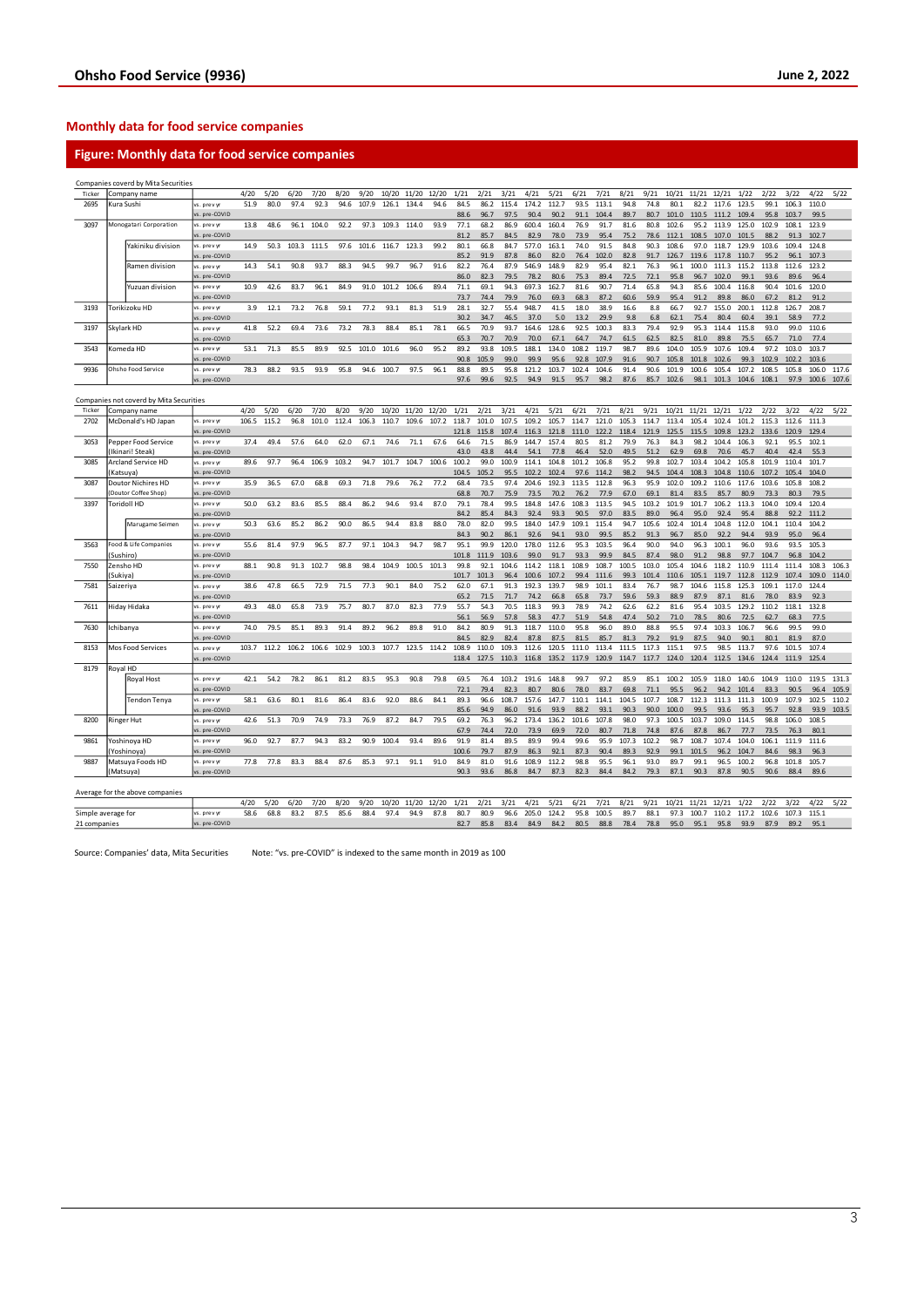#### **Pre-tax profits for food service companies covered by Mita Securities**

#### **Figure: Quarterly pre-tax profit for food service companies (JPYm)**



Source: Companies' data, Mita Securities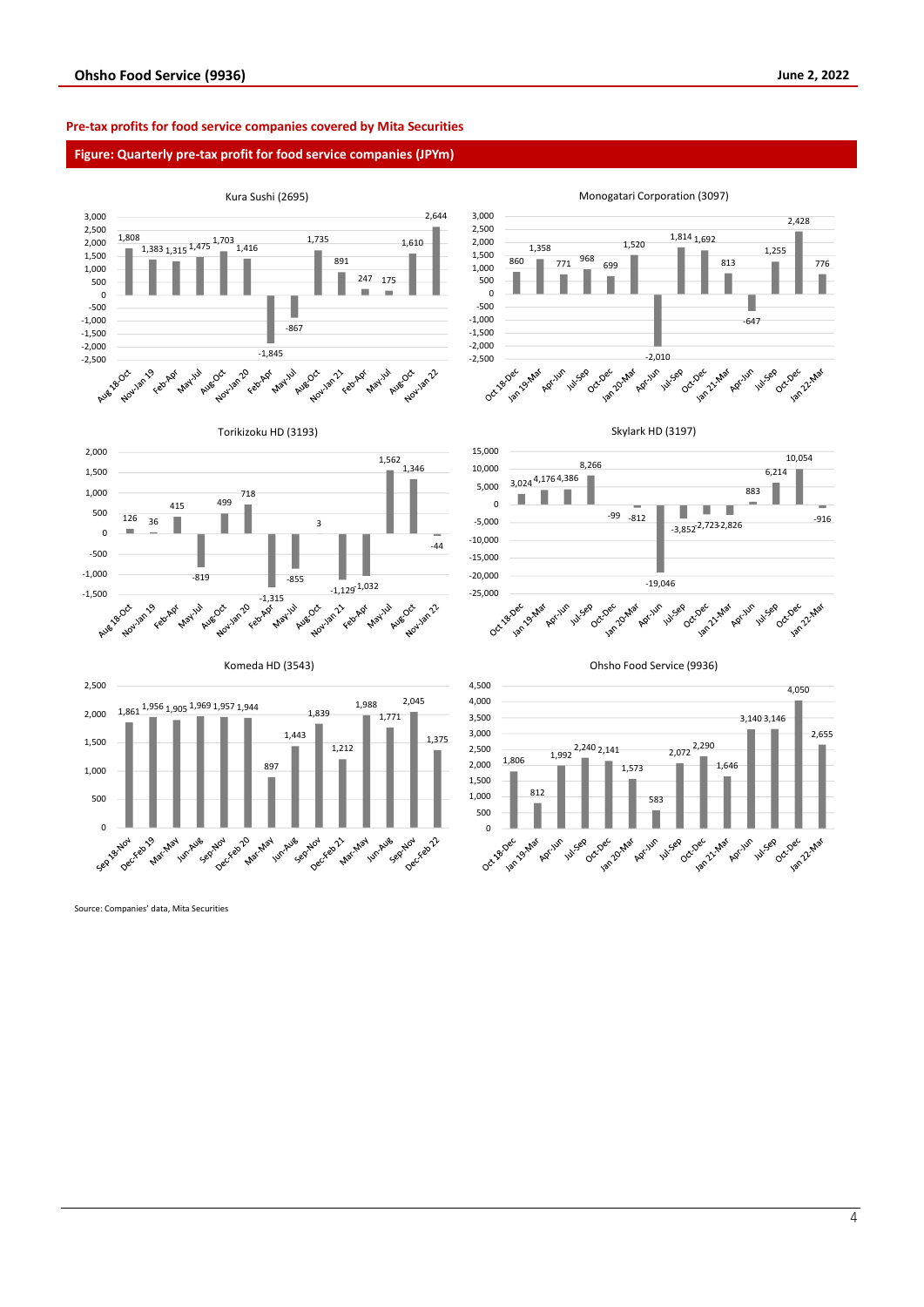### **Comparison of valuations with peers**

| JPYbn<br>LTM<br>LTM<br>LTM<br>LTM<br>Cur E<br>Nxt E<br>Cur E<br>Nxt E<br>Cur E<br>1-Jun<br>Last<br>Last<br><b>KURA SUSHI INC</b><br>2695<br>30.1<br>2,997<br>122.5<br>0.1<br>11.8<br>2.3<br>6.4<br>8.0<br>10.0<br>39.4<br>21.7<br>2.4<br>11.5<br>(TP 5,000 Buy)<br>MCDONALD'S HOLDINGS CO JAPAN<br>2702<br>5,030<br>668.8<br>$-0.3$<br>11.7<br>13.9<br>13.1<br>11.0<br>10.6<br>27.6<br>29.3<br>27.6<br>3.5<br>12.0<br>OOTOYA HOLDINGS CO LTD<br>2705<br>2,906<br>21.0<br>$-0.6$<br>16.7<br>9.2<br>207.2<br>NA<br>NA<br>11.7<br><b>NA</b><br>NA<br>61.9<br><b>NA</b><br>FUJIO FOOD GROUP INC<br>2752<br>1.7<br>0.7<br>15.9<br>73.1<br>1,367<br>61.2<br>$-11.4$<br>8.6<br>ΝA<br>171.7<br>42.1<br>13.1<br><b>NA</b><br>AMIYAKI TEI CO LTD<br>2753<br>2,957<br>$-2.6$<br>$-13.9$<br>2.7<br>32.3<br>20.1<br>$-0.2$<br>3.1<br>NA<br>36.8<br>20.4<br>1.0<br><b>NA</b><br>HIRAMATSU INC<br>204<br>15.0<br>1.7<br>47.2<br>$-17.8$<br>2764<br>-57.6<br><b>NA</b><br>ΝA<br>ΝA<br>NA<br><b>NA</b><br>2.6<br>NA<br>PEPPER FOOD SERVICE CO LTD<br>3053<br>405<br>16.0<br>$-0.1$<br><b>NA</b><br>$-9.2$<br>31.1<br><b>NA</b><br><b>NA</b><br>21.7<br><b>NA</b><br><b>NA</b><br>5.0<br><b>NA</b><br>1,106<br>CHOUSHIMARU CO LTD<br>3075<br>0.7<br>9.9<br>13.8<br>NA<br>14.9<br><b>NA</b><br>2.0<br><b>NA</b><br>16.2<br>-0.8<br>ΝA<br>NA<br>ARCLAND SERVICE HOLDINGS CO<br>3085<br>2,085<br>68.4<br>$-0.7$<br>9.8<br>7.8<br>9.7<br>13.2<br>12.6<br>30.4<br>19.7<br>19.4<br>2.9<br>9.2<br>DOUTOR NICHIRES HOLDINGS CO<br>3087<br>1,516<br>68.7<br>$-0.3$<br>13.8<br>6.7<br>1.3<br>0.9<br>2.1<br>54.9<br>57.8<br>31.2<br>0.7<br>5.6<br><b>BRONCO BILLY CO LTD</b><br>3091<br>2,435<br>36.6<br>$-0.3$<br>6.5<br>15.3<br>6.0<br><b>NA</b><br><b>NA</b><br>35.1<br><b>NA</b><br>2.1<br><b>NA</b><br><b>NA</b><br><b>MONOGATARI CORP</b><br>15.5<br>15.8<br>18.8<br>19.2<br>11.8<br>3097<br>5,540<br>67.0<br>0.1<br>11.6<br>12.8<br>16.4<br>24.9<br>3.0<br>(TP 9,100 Buy)<br>3178<br>1,214<br>21.4<br>CHIMNEY CO LTD<br>23.4<br>0.4<br>$-23.6$<br>5.6<br><b>NA</b><br>NA<br>19.1<br><b>NA</b><br><b>NA</b><br>3.6<br><b>NA</b><br><b>NA</b><br><b>NA</b><br><b>NA</b><br>159.8<br>TORIKIZOKU HOLDINGS CO LTD<br>3193<br>1,934<br>22.4<br>0.6<br><b>NA</b><br>1.4<br>11.4<br>35.1<br>3.7<br><b>NA</b><br>(TP 2,100 Hold)<br>HOTLAND CO LTD<br>3196<br>1,331<br>28.4<br>0.3<br>6.7<br>6.4<br>23.8<br>14.8<br>NA<br>14.5<br>21.0<br>21.9<br>3.0<br><b>NA</b><br><b>SKYLARK HOLDINGS CO LTD</b><br>0.1<br>7.4<br>3197<br>1,569<br>357.6<br>$1.1$<br>23.6<br>2.6<br>2.6<br>34.6<br>80.8<br>75.2<br>2.2<br>7.6<br>(TP 1,600 Hold)<br>$-40.3$<br>SFP HOLDINGS CO LTD<br>3198<br>1,537<br>$-0.4$<br>26.4<br>15.1<br>13.1<br>22.7<br>22.0<br>39.3<br><b>NA</b><br>28.3<br>3.2<br><b>NA</b><br>CREATE RESTAURANTS HOLDINGS<br>890<br>187.9<br>2.1<br>5.2<br>29.0<br><b>NA</b><br>27.6<br>44.5<br>3387<br>26.5<br>9.6<br>35.3<br>7.8<br><b>NA</b><br>27.5<br>SAINT MARC HOLDINGS CO LTD<br>1,545<br>8.5<br>$-13.7$<br>3.7<br>22.6<br>6.2<br>3395<br>34.9<br>-0.3<br>-8.0<br>4.8<br>ΝA<br>1.0<br><b>TORIDOLL HOLDINGS CORP</b><br>3397<br>2.326<br>201.6<br>1.3<br>13.8<br>29.2<br>21.5<br>6.2<br>6.0<br>23.4<br>41.9<br>32.9<br>3.9<br>10.1<br><b>KOMEDA HOLDINGS CO LTD</b><br>13.8<br>19.7<br>15.3<br>3543<br>2,274<br>104.6<br>$1.1$<br>15.5<br>26.3<br>13.6<br>13.5<br>22.4<br>18.0<br>2.8<br>(TP 3,000 Buy)<br>1,828<br>17.2<br>$-11.4$<br>38.0<br>72.7<br>366.7<br>KUSHIKATSU TANAKA HOLDINGS C<br>3547<br>1.6<br>$-20.8$<br>16.1<br>36.7<br>31.2<br>26.6<br>11.1<br>CHIKARANOMOTO HOLDINGS CO LT<br>3561<br>686<br>18.3<br>0.6<br>17.3<br>10.3<br>36.1<br><b>NA</b><br>20.1<br><b>NA</b><br>4.8<br><b>NA</b><br>NA<br>NA<br>FOOD & LIFE COMPANIES LTD<br>2,876<br>328.0<br>17.7<br>20.1<br>21.9<br>5.0<br>3563<br>2.2<br>21.4<br>14.1<br>16.5<br>30.4<br>31.1<br>12.0<br>3.5<br><b>ATOM CORP</b><br>7412<br>767<br>147.5<br>0.0<br>$-3.4$<br>8.0<br><b>NA</b><br>512.0<br><b>NA</b><br>18.0<br><b>NA</b><br>ΝA<br>NA<br>KAPPA CREATE CO LTD<br>7421<br>1,403<br>68.8<br>$-0.1$<br>3.6<br>3.9<br>6.5<br><b>NA</b><br><b>NA</b><br>94.0<br><b>NA</b><br><b>NA</b><br>5.9<br><b>NA</b><br>7522<br>WATAMI CO LTD<br>953<br>40.5<br>1.0<br>5.8<br>-8.8<br>$-23.6$<br><b>NA</b><br>NA<br><b>NA</b><br><b>NA</b><br>NA<br>2.7<br><b>NA</b><br>ZENSHO HOLDINGS CO LTD<br>7550<br>2,983<br>458.9<br>1.8<br>10.7<br>4.7<br>14.7<br>9.5<br>9.5<br>32.7<br>44.2<br>35.0<br>4.4<br>14.2<br>7554<br>$-5.8$<br><b>NA</b><br>5.3<br>KOURAKUEN HOLDINGS CORP<br>1,278<br>21.3<br>1.3<br>10.8<br>11.0<br>ΝA<br>51.4<br><b>NA</b><br>NA<br><b>NA</b><br>ANRAKUTEI CO LTD<br>7562<br>6,500<br>13.9<br>1.5<br>$-11.5$<br>$-7.2$<br>10.4<br><b>NA</b><br>28.8<br><b>NA</b><br>2.9<br><b>NA</b><br>NA<br>NA<br>SAIZERIYA CO LTD<br>7581<br>2,454<br>127.4<br>$-0.2$<br>17.8<br>8.7<br>8.5<br>20.3<br>1.3<br>6.9<br>6.9<br>16.2<br>16.0<br>7.3<br>7.1<br>HIDAY HIDAKA CORP<br>7611<br>1,997<br>75.8<br>$-0.4$<br>$-10.7$<br><b>NA</b><br>48.0<br>3.4<br><b>NA</b><br>-9.8<br>ΝA<br>NA<br>ΝA<br>COLOWIDE CO LTD<br>7616<br>1.763<br>151.9<br>1.9<br>4.4<br>14.1<br>3.7<br><b>NA</b><br><b>NA</b><br>152.0<br><b>NA</b><br><b>NA</b><br>4.3<br><b>NA</b><br>UKAI CO LTD<br>7621<br>1.5<br>4.8<br>$-5.1$<br><b>NA</b><br>3,085<br>17.3<br>$-28.3$<br>ΝA<br><b>NA</b><br><b>NA</b><br>NA<br>6.3<br><b>NA</b><br><b>GLOBAL-DINING INC</b><br>7625<br>294<br>3.1<br>0.1<br>60.0<br>9.7<br>30.8<br><b>NA</b><br><b>NA</b><br>3.6<br><b>NA</b><br><b>NA</b><br>1.0<br><b>NA</b><br>7630<br>4,950<br>157.1<br>9.7<br><b>NA</b><br>5.2<br><b>ICHIBANYA CO LTD</b><br>$-0.5$<br>1.8<br>10.3<br>ΝA<br>54.1<br>41.0<br>38.5<br><b>NA</b><br>$-17.8$<br><b>NA</b><br><b>NA</b> | Cur E<br>0.7<br>1.8<br>NA<br>2.1<br>0.4<br>ΝA<br><b>NA</b><br>ΝA<br>1.2<br>0.3<br><b>NA</b><br>0.9<br>NA<br>1.1<br>0.9<br>1.4<br>1.4<br>2.2<br>0.5<br>1.8 | Cur E<br>0.7<br>0.8<br>NA<br>0.0<br>1.0<br>ΝA<br><b>NA</b><br>0.5<br>1.5<br>1.7<br>0.7<br>$1.2$<br>NA<br>0.0<br>0.4<br>0.4<br>1.3 | Chg<br>$-7.3$<br>$-2.7$<br>3.0<br>2.2<br>0.4<br>4.1<br>10.0<br>$-3.6$<br>$-4.7$<br>1.1<br>4.2<br>2.8<br>4.8<br>9.9<br>$-3.7$<br>2.1 | Chg<br>$-21.8$<br>2.5<br>0.9<br>6.1<br>$-2.9$<br>$-1.0$<br>13.4<br>$-1.9$<br>$-6.8$<br>$-6.0$<br>11.7<br>$-10.7$<br>9.8<br>9.8<br>$-0.1$<br>4.4 | Chg<br>$-25.2$<br>1.8<br>5.7<br>1.7<br>1.6<br>4.1<br>0.7<br>3.2<br>$-10.5$<br>$-9.8$<br>3.5<br>$-16.1$<br>$-9.7$<br>5.7<br>$-5.4$ |
|----------------------------------------------------------------------------------------------------------------------------------------------------------------------------------------------------------------------------------------------------------------------------------------------------------------------------------------------------------------------------------------------------------------------------------------------------------------------------------------------------------------------------------------------------------------------------------------------------------------------------------------------------------------------------------------------------------------------------------------------------------------------------------------------------------------------------------------------------------------------------------------------------------------------------------------------------------------------------------------------------------------------------------------------------------------------------------------------------------------------------------------------------------------------------------------------------------------------------------------------------------------------------------------------------------------------------------------------------------------------------------------------------------------------------------------------------------------------------------------------------------------------------------------------------------------------------------------------------------------------------------------------------------------------------------------------------------------------------------------------------------------------------------------------------------------------------------------------------------------------------------------------------------------------------------------------------------------------------------------------------------------------------------------------------------------------------------------------------------------------------------------------------------------------------------------------------------------------------------------------------------------------------------------------------------------------------------------------------------------------------------------------------------------------------------------------------------------------------------------------------------------------------------------------------------------------------------------------------------------------------------------------------------------------------------------------------------------------------------------------------------------------------------------------------------------------------------------------------------------------------------------------------------------------------------------------------------------------------------------------------------------------------------------------------------------------------------------------------------------------------------------------------------------------------------------------------------------------------------------------------------------------------------------------------------------------------------------------------------------------------------------------------------------------------------------------------------------------------------------------------------------------------------------------------------------------------------------------------------------------------------------------------------------------------------------------------------------------------------------------------------------------------------------------------------------------------------------------------------------------------------------------------------------------------------------------------------------------------------------------------------------------------------------------------------------------------------------------------------------------------------------------------------------------------------------------------------------------------------------------------------------------------------------------------------------------------------------------------------------------------------------------------------------------------------------------------------------------------------------------------------------------------------------------------------------------------------------------------------------------------------------------------------------------------------------------------------------------------------------------------------------------------------------------------------------------------------------------------------------------------------------------------------------------------------------------------------------------------------------------------------------------------------------------------------------------------------------------------------------------------------------------------------------------------------------------------------------------------------------------------------------------------------------------------------------------------------------------------------------------------------------------------------------------------------------------------------------------------------------------------------------------------------------------------------------------------------------------------------------------------------------------------------------------------------------------------------------|-----------------------------------------------------------------------------------------------------------------------------------------------------------|-----------------------------------------------------------------------------------------------------------------------------------|-------------------------------------------------------------------------------------------------------------------------------------|-------------------------------------------------------------------------------------------------------------------------------------------------|-----------------------------------------------------------------------------------------------------------------------------------|
|                                                                                                                                                                                                                                                                                                                                                                                                                                                                                                                                                                                                                                                                                                                                                                                                                                                                                                                                                                                                                                                                                                                                                                                                                                                                                                                                                                                                                                                                                                                                                                                                                                                                                                                                                                                                                                                                                                                                                                                                                                                                                                                                                                                                                                                                                                                                                                                                                                                                                                                                                                                                                                                                                                                                                                                                                                                                                                                                                                                                                                                                                                                                                                                                                                                                                                                                                                                                                                                                                                                                                                                                                                                                                                                                                                                                                                                                                                                                                                                                                                                                                                                                                                                                                                                                                                                                                                                                                                                                                                                                                                                                                                                                                                                                                                                                                                                                                                                                                                                                                                                                                                                                                                                                                                                                                                                                                                                                                                                                                                                                                                                                                                                                                                                |                                                                                                                                                           |                                                                                                                                   |                                                                                                                                     |                                                                                                                                                 |                                                                                                                                   |
|                                                                                                                                                                                                                                                                                                                                                                                                                                                                                                                                                                                                                                                                                                                                                                                                                                                                                                                                                                                                                                                                                                                                                                                                                                                                                                                                                                                                                                                                                                                                                                                                                                                                                                                                                                                                                                                                                                                                                                                                                                                                                                                                                                                                                                                                                                                                                                                                                                                                                                                                                                                                                                                                                                                                                                                                                                                                                                                                                                                                                                                                                                                                                                                                                                                                                                                                                                                                                                                                                                                                                                                                                                                                                                                                                                                                                                                                                                                                                                                                                                                                                                                                                                                                                                                                                                                                                                                                                                                                                                                                                                                                                                                                                                                                                                                                                                                                                                                                                                                                                                                                                                                                                                                                                                                                                                                                                                                                                                                                                                                                                                                                                                                                                                                |                                                                                                                                                           |                                                                                                                                   |                                                                                                                                     |                                                                                                                                                 |                                                                                                                                   |
|                                                                                                                                                                                                                                                                                                                                                                                                                                                                                                                                                                                                                                                                                                                                                                                                                                                                                                                                                                                                                                                                                                                                                                                                                                                                                                                                                                                                                                                                                                                                                                                                                                                                                                                                                                                                                                                                                                                                                                                                                                                                                                                                                                                                                                                                                                                                                                                                                                                                                                                                                                                                                                                                                                                                                                                                                                                                                                                                                                                                                                                                                                                                                                                                                                                                                                                                                                                                                                                                                                                                                                                                                                                                                                                                                                                                                                                                                                                                                                                                                                                                                                                                                                                                                                                                                                                                                                                                                                                                                                                                                                                                                                                                                                                                                                                                                                                                                                                                                                                                                                                                                                                                                                                                                                                                                                                                                                                                                                                                                                                                                                                                                                                                                                                |                                                                                                                                                           |                                                                                                                                   |                                                                                                                                     |                                                                                                                                                 |                                                                                                                                   |
|                                                                                                                                                                                                                                                                                                                                                                                                                                                                                                                                                                                                                                                                                                                                                                                                                                                                                                                                                                                                                                                                                                                                                                                                                                                                                                                                                                                                                                                                                                                                                                                                                                                                                                                                                                                                                                                                                                                                                                                                                                                                                                                                                                                                                                                                                                                                                                                                                                                                                                                                                                                                                                                                                                                                                                                                                                                                                                                                                                                                                                                                                                                                                                                                                                                                                                                                                                                                                                                                                                                                                                                                                                                                                                                                                                                                                                                                                                                                                                                                                                                                                                                                                                                                                                                                                                                                                                                                                                                                                                                                                                                                                                                                                                                                                                                                                                                                                                                                                                                                                                                                                                                                                                                                                                                                                                                                                                                                                                                                                                                                                                                                                                                                                                                |                                                                                                                                                           |                                                                                                                                   |                                                                                                                                     |                                                                                                                                                 |                                                                                                                                   |
|                                                                                                                                                                                                                                                                                                                                                                                                                                                                                                                                                                                                                                                                                                                                                                                                                                                                                                                                                                                                                                                                                                                                                                                                                                                                                                                                                                                                                                                                                                                                                                                                                                                                                                                                                                                                                                                                                                                                                                                                                                                                                                                                                                                                                                                                                                                                                                                                                                                                                                                                                                                                                                                                                                                                                                                                                                                                                                                                                                                                                                                                                                                                                                                                                                                                                                                                                                                                                                                                                                                                                                                                                                                                                                                                                                                                                                                                                                                                                                                                                                                                                                                                                                                                                                                                                                                                                                                                                                                                                                                                                                                                                                                                                                                                                                                                                                                                                                                                                                                                                                                                                                                                                                                                                                                                                                                                                                                                                                                                                                                                                                                                                                                                                                                |                                                                                                                                                           |                                                                                                                                   |                                                                                                                                     |                                                                                                                                                 |                                                                                                                                   |
|                                                                                                                                                                                                                                                                                                                                                                                                                                                                                                                                                                                                                                                                                                                                                                                                                                                                                                                                                                                                                                                                                                                                                                                                                                                                                                                                                                                                                                                                                                                                                                                                                                                                                                                                                                                                                                                                                                                                                                                                                                                                                                                                                                                                                                                                                                                                                                                                                                                                                                                                                                                                                                                                                                                                                                                                                                                                                                                                                                                                                                                                                                                                                                                                                                                                                                                                                                                                                                                                                                                                                                                                                                                                                                                                                                                                                                                                                                                                                                                                                                                                                                                                                                                                                                                                                                                                                                                                                                                                                                                                                                                                                                                                                                                                                                                                                                                                                                                                                                                                                                                                                                                                                                                                                                                                                                                                                                                                                                                                                                                                                                                                                                                                                                                |                                                                                                                                                           |                                                                                                                                   |                                                                                                                                     |                                                                                                                                                 |                                                                                                                                   |
|                                                                                                                                                                                                                                                                                                                                                                                                                                                                                                                                                                                                                                                                                                                                                                                                                                                                                                                                                                                                                                                                                                                                                                                                                                                                                                                                                                                                                                                                                                                                                                                                                                                                                                                                                                                                                                                                                                                                                                                                                                                                                                                                                                                                                                                                                                                                                                                                                                                                                                                                                                                                                                                                                                                                                                                                                                                                                                                                                                                                                                                                                                                                                                                                                                                                                                                                                                                                                                                                                                                                                                                                                                                                                                                                                                                                                                                                                                                                                                                                                                                                                                                                                                                                                                                                                                                                                                                                                                                                                                                                                                                                                                                                                                                                                                                                                                                                                                                                                                                                                                                                                                                                                                                                                                                                                                                                                                                                                                                                                                                                                                                                                                                                                                                |                                                                                                                                                           |                                                                                                                                   |                                                                                                                                     |                                                                                                                                                 |                                                                                                                                   |
|                                                                                                                                                                                                                                                                                                                                                                                                                                                                                                                                                                                                                                                                                                                                                                                                                                                                                                                                                                                                                                                                                                                                                                                                                                                                                                                                                                                                                                                                                                                                                                                                                                                                                                                                                                                                                                                                                                                                                                                                                                                                                                                                                                                                                                                                                                                                                                                                                                                                                                                                                                                                                                                                                                                                                                                                                                                                                                                                                                                                                                                                                                                                                                                                                                                                                                                                                                                                                                                                                                                                                                                                                                                                                                                                                                                                                                                                                                                                                                                                                                                                                                                                                                                                                                                                                                                                                                                                                                                                                                                                                                                                                                                                                                                                                                                                                                                                                                                                                                                                                                                                                                                                                                                                                                                                                                                                                                                                                                                                                                                                                                                                                                                                                                                |                                                                                                                                                           |                                                                                                                                   |                                                                                                                                     |                                                                                                                                                 |                                                                                                                                   |
|                                                                                                                                                                                                                                                                                                                                                                                                                                                                                                                                                                                                                                                                                                                                                                                                                                                                                                                                                                                                                                                                                                                                                                                                                                                                                                                                                                                                                                                                                                                                                                                                                                                                                                                                                                                                                                                                                                                                                                                                                                                                                                                                                                                                                                                                                                                                                                                                                                                                                                                                                                                                                                                                                                                                                                                                                                                                                                                                                                                                                                                                                                                                                                                                                                                                                                                                                                                                                                                                                                                                                                                                                                                                                                                                                                                                                                                                                                                                                                                                                                                                                                                                                                                                                                                                                                                                                                                                                                                                                                                                                                                                                                                                                                                                                                                                                                                                                                                                                                                                                                                                                                                                                                                                                                                                                                                                                                                                                                                                                                                                                                                                                                                                                                                |                                                                                                                                                           |                                                                                                                                   |                                                                                                                                     |                                                                                                                                                 |                                                                                                                                   |
|                                                                                                                                                                                                                                                                                                                                                                                                                                                                                                                                                                                                                                                                                                                                                                                                                                                                                                                                                                                                                                                                                                                                                                                                                                                                                                                                                                                                                                                                                                                                                                                                                                                                                                                                                                                                                                                                                                                                                                                                                                                                                                                                                                                                                                                                                                                                                                                                                                                                                                                                                                                                                                                                                                                                                                                                                                                                                                                                                                                                                                                                                                                                                                                                                                                                                                                                                                                                                                                                                                                                                                                                                                                                                                                                                                                                                                                                                                                                                                                                                                                                                                                                                                                                                                                                                                                                                                                                                                                                                                                                                                                                                                                                                                                                                                                                                                                                                                                                                                                                                                                                                                                                                                                                                                                                                                                                                                                                                                                                                                                                                                                                                                                                                                                |                                                                                                                                                           |                                                                                                                                   |                                                                                                                                     |                                                                                                                                                 |                                                                                                                                   |
|                                                                                                                                                                                                                                                                                                                                                                                                                                                                                                                                                                                                                                                                                                                                                                                                                                                                                                                                                                                                                                                                                                                                                                                                                                                                                                                                                                                                                                                                                                                                                                                                                                                                                                                                                                                                                                                                                                                                                                                                                                                                                                                                                                                                                                                                                                                                                                                                                                                                                                                                                                                                                                                                                                                                                                                                                                                                                                                                                                                                                                                                                                                                                                                                                                                                                                                                                                                                                                                                                                                                                                                                                                                                                                                                                                                                                                                                                                                                                                                                                                                                                                                                                                                                                                                                                                                                                                                                                                                                                                                                                                                                                                                                                                                                                                                                                                                                                                                                                                                                                                                                                                                                                                                                                                                                                                                                                                                                                                                                                                                                                                                                                                                                                                                |                                                                                                                                                           |                                                                                                                                   |                                                                                                                                     |                                                                                                                                                 |                                                                                                                                   |
|                                                                                                                                                                                                                                                                                                                                                                                                                                                                                                                                                                                                                                                                                                                                                                                                                                                                                                                                                                                                                                                                                                                                                                                                                                                                                                                                                                                                                                                                                                                                                                                                                                                                                                                                                                                                                                                                                                                                                                                                                                                                                                                                                                                                                                                                                                                                                                                                                                                                                                                                                                                                                                                                                                                                                                                                                                                                                                                                                                                                                                                                                                                                                                                                                                                                                                                                                                                                                                                                                                                                                                                                                                                                                                                                                                                                                                                                                                                                                                                                                                                                                                                                                                                                                                                                                                                                                                                                                                                                                                                                                                                                                                                                                                                                                                                                                                                                                                                                                                                                                                                                                                                                                                                                                                                                                                                                                                                                                                                                                                                                                                                                                                                                                                                |                                                                                                                                                           |                                                                                                                                   |                                                                                                                                     |                                                                                                                                                 |                                                                                                                                   |
|                                                                                                                                                                                                                                                                                                                                                                                                                                                                                                                                                                                                                                                                                                                                                                                                                                                                                                                                                                                                                                                                                                                                                                                                                                                                                                                                                                                                                                                                                                                                                                                                                                                                                                                                                                                                                                                                                                                                                                                                                                                                                                                                                                                                                                                                                                                                                                                                                                                                                                                                                                                                                                                                                                                                                                                                                                                                                                                                                                                                                                                                                                                                                                                                                                                                                                                                                                                                                                                                                                                                                                                                                                                                                                                                                                                                                                                                                                                                                                                                                                                                                                                                                                                                                                                                                                                                                                                                                                                                                                                                                                                                                                                                                                                                                                                                                                                                                                                                                                                                                                                                                                                                                                                                                                                                                                                                                                                                                                                                                                                                                                                                                                                                                                                |                                                                                                                                                           |                                                                                                                                   |                                                                                                                                     |                                                                                                                                                 |                                                                                                                                   |
|                                                                                                                                                                                                                                                                                                                                                                                                                                                                                                                                                                                                                                                                                                                                                                                                                                                                                                                                                                                                                                                                                                                                                                                                                                                                                                                                                                                                                                                                                                                                                                                                                                                                                                                                                                                                                                                                                                                                                                                                                                                                                                                                                                                                                                                                                                                                                                                                                                                                                                                                                                                                                                                                                                                                                                                                                                                                                                                                                                                                                                                                                                                                                                                                                                                                                                                                                                                                                                                                                                                                                                                                                                                                                                                                                                                                                                                                                                                                                                                                                                                                                                                                                                                                                                                                                                                                                                                                                                                                                                                                                                                                                                                                                                                                                                                                                                                                                                                                                                                                                                                                                                                                                                                                                                                                                                                                                                                                                                                                                                                                                                                                                                                                                                                |                                                                                                                                                           |                                                                                                                                   |                                                                                                                                     |                                                                                                                                                 |                                                                                                                                   |
|                                                                                                                                                                                                                                                                                                                                                                                                                                                                                                                                                                                                                                                                                                                                                                                                                                                                                                                                                                                                                                                                                                                                                                                                                                                                                                                                                                                                                                                                                                                                                                                                                                                                                                                                                                                                                                                                                                                                                                                                                                                                                                                                                                                                                                                                                                                                                                                                                                                                                                                                                                                                                                                                                                                                                                                                                                                                                                                                                                                                                                                                                                                                                                                                                                                                                                                                                                                                                                                                                                                                                                                                                                                                                                                                                                                                                                                                                                                                                                                                                                                                                                                                                                                                                                                                                                                                                                                                                                                                                                                                                                                                                                                                                                                                                                                                                                                                                                                                                                                                                                                                                                                                                                                                                                                                                                                                                                                                                                                                                                                                                                                                                                                                                                                |                                                                                                                                                           |                                                                                                                                   |                                                                                                                                     |                                                                                                                                                 |                                                                                                                                   |
|                                                                                                                                                                                                                                                                                                                                                                                                                                                                                                                                                                                                                                                                                                                                                                                                                                                                                                                                                                                                                                                                                                                                                                                                                                                                                                                                                                                                                                                                                                                                                                                                                                                                                                                                                                                                                                                                                                                                                                                                                                                                                                                                                                                                                                                                                                                                                                                                                                                                                                                                                                                                                                                                                                                                                                                                                                                                                                                                                                                                                                                                                                                                                                                                                                                                                                                                                                                                                                                                                                                                                                                                                                                                                                                                                                                                                                                                                                                                                                                                                                                                                                                                                                                                                                                                                                                                                                                                                                                                                                                                                                                                                                                                                                                                                                                                                                                                                                                                                                                                                                                                                                                                                                                                                                                                                                                                                                                                                                                                                                                                                                                                                                                                                                                |                                                                                                                                                           |                                                                                                                                   |                                                                                                                                     |                                                                                                                                                 |                                                                                                                                   |
|                                                                                                                                                                                                                                                                                                                                                                                                                                                                                                                                                                                                                                                                                                                                                                                                                                                                                                                                                                                                                                                                                                                                                                                                                                                                                                                                                                                                                                                                                                                                                                                                                                                                                                                                                                                                                                                                                                                                                                                                                                                                                                                                                                                                                                                                                                                                                                                                                                                                                                                                                                                                                                                                                                                                                                                                                                                                                                                                                                                                                                                                                                                                                                                                                                                                                                                                                                                                                                                                                                                                                                                                                                                                                                                                                                                                                                                                                                                                                                                                                                                                                                                                                                                                                                                                                                                                                                                                                                                                                                                                                                                                                                                                                                                                                                                                                                                                                                                                                                                                                                                                                                                                                                                                                                                                                                                                                                                                                                                                                                                                                                                                                                                                                                                |                                                                                                                                                           |                                                                                                                                   |                                                                                                                                     |                                                                                                                                                 |                                                                                                                                   |
|                                                                                                                                                                                                                                                                                                                                                                                                                                                                                                                                                                                                                                                                                                                                                                                                                                                                                                                                                                                                                                                                                                                                                                                                                                                                                                                                                                                                                                                                                                                                                                                                                                                                                                                                                                                                                                                                                                                                                                                                                                                                                                                                                                                                                                                                                                                                                                                                                                                                                                                                                                                                                                                                                                                                                                                                                                                                                                                                                                                                                                                                                                                                                                                                                                                                                                                                                                                                                                                                                                                                                                                                                                                                                                                                                                                                                                                                                                                                                                                                                                                                                                                                                                                                                                                                                                                                                                                                                                                                                                                                                                                                                                                                                                                                                                                                                                                                                                                                                                                                                                                                                                                                                                                                                                                                                                                                                                                                                                                                                                                                                                                                                                                                                                                |                                                                                                                                                           |                                                                                                                                   |                                                                                                                                     |                                                                                                                                                 |                                                                                                                                   |
|                                                                                                                                                                                                                                                                                                                                                                                                                                                                                                                                                                                                                                                                                                                                                                                                                                                                                                                                                                                                                                                                                                                                                                                                                                                                                                                                                                                                                                                                                                                                                                                                                                                                                                                                                                                                                                                                                                                                                                                                                                                                                                                                                                                                                                                                                                                                                                                                                                                                                                                                                                                                                                                                                                                                                                                                                                                                                                                                                                                                                                                                                                                                                                                                                                                                                                                                                                                                                                                                                                                                                                                                                                                                                                                                                                                                                                                                                                                                                                                                                                                                                                                                                                                                                                                                                                                                                                                                                                                                                                                                                                                                                                                                                                                                                                                                                                                                                                                                                                                                                                                                                                                                                                                                                                                                                                                                                                                                                                                                                                                                                                                                                                                                                                                |                                                                                                                                                           |                                                                                                                                   |                                                                                                                                     |                                                                                                                                                 | 3.4                                                                                                                               |
|                                                                                                                                                                                                                                                                                                                                                                                                                                                                                                                                                                                                                                                                                                                                                                                                                                                                                                                                                                                                                                                                                                                                                                                                                                                                                                                                                                                                                                                                                                                                                                                                                                                                                                                                                                                                                                                                                                                                                                                                                                                                                                                                                                                                                                                                                                                                                                                                                                                                                                                                                                                                                                                                                                                                                                                                                                                                                                                                                                                                                                                                                                                                                                                                                                                                                                                                                                                                                                                                                                                                                                                                                                                                                                                                                                                                                                                                                                                                                                                                                                                                                                                                                                                                                                                                                                                                                                                                                                                                                                                                                                                                                                                                                                                                                                                                                                                                                                                                                                                                                                                                                                                                                                                                                                                                                                                                                                                                                                                                                                                                                                                                                                                                                                                |                                                                                                                                                           |                                                                                                                                   |                                                                                                                                     |                                                                                                                                                 |                                                                                                                                   |
|                                                                                                                                                                                                                                                                                                                                                                                                                                                                                                                                                                                                                                                                                                                                                                                                                                                                                                                                                                                                                                                                                                                                                                                                                                                                                                                                                                                                                                                                                                                                                                                                                                                                                                                                                                                                                                                                                                                                                                                                                                                                                                                                                                                                                                                                                                                                                                                                                                                                                                                                                                                                                                                                                                                                                                                                                                                                                                                                                                                                                                                                                                                                                                                                                                                                                                                                                                                                                                                                                                                                                                                                                                                                                                                                                                                                                                                                                                                                                                                                                                                                                                                                                                                                                                                                                                                                                                                                                                                                                                                                                                                                                                                                                                                                                                                                                                                                                                                                                                                                                                                                                                                                                                                                                                                                                                                                                                                                                                                                                                                                                                                                                                                                                                                |                                                                                                                                                           |                                                                                                                                   | 9.4                                                                                                                                 | 15.8                                                                                                                                            | 9.3                                                                                                                               |
|                                                                                                                                                                                                                                                                                                                                                                                                                                                                                                                                                                                                                                                                                                                                                                                                                                                                                                                                                                                                                                                                                                                                                                                                                                                                                                                                                                                                                                                                                                                                                                                                                                                                                                                                                                                                                                                                                                                                                                                                                                                                                                                                                                                                                                                                                                                                                                                                                                                                                                                                                                                                                                                                                                                                                                                                                                                                                                                                                                                                                                                                                                                                                                                                                                                                                                                                                                                                                                                                                                                                                                                                                                                                                                                                                                                                                                                                                                                                                                                                                                                                                                                                                                                                                                                                                                                                                                                                                                                                                                                                                                                                                                                                                                                                                                                                                                                                                                                                                                                                                                                                                                                                                                                                                                                                                                                                                                                                                                                                                                                                                                                                                                                                                                                |                                                                                                                                                           | 0.7                                                                                                                               | 11.5                                                                                                                                | 24.9                                                                                                                                            | 10.2                                                                                                                              |
|                                                                                                                                                                                                                                                                                                                                                                                                                                                                                                                                                                                                                                                                                                                                                                                                                                                                                                                                                                                                                                                                                                                                                                                                                                                                                                                                                                                                                                                                                                                                                                                                                                                                                                                                                                                                                                                                                                                                                                                                                                                                                                                                                                                                                                                                                                                                                                                                                                                                                                                                                                                                                                                                                                                                                                                                                                                                                                                                                                                                                                                                                                                                                                                                                                                                                                                                                                                                                                                                                                                                                                                                                                                                                                                                                                                                                                                                                                                                                                                                                                                                                                                                                                                                                                                                                                                                                                                                                                                                                                                                                                                                                                                                                                                                                                                                                                                                                                                                                                                                                                                                                                                                                                                                                                                                                                                                                                                                                                                                                                                                                                                                                                                                                                                |                                                                                                                                                           | 2.9                                                                                                                               | 3.2                                                                                                                                 | $-3.2$                                                                                                                                          | $-4.5$                                                                                                                            |
|                                                                                                                                                                                                                                                                                                                                                                                                                                                                                                                                                                                                                                                                                                                                                                                                                                                                                                                                                                                                                                                                                                                                                                                                                                                                                                                                                                                                                                                                                                                                                                                                                                                                                                                                                                                                                                                                                                                                                                                                                                                                                                                                                                                                                                                                                                                                                                                                                                                                                                                                                                                                                                                                                                                                                                                                                                                                                                                                                                                                                                                                                                                                                                                                                                                                                                                                                                                                                                                                                                                                                                                                                                                                                                                                                                                                                                                                                                                                                                                                                                                                                                                                                                                                                                                                                                                                                                                                                                                                                                                                                                                                                                                                                                                                                                                                                                                                                                                                                                                                                                                                                                                                                                                                                                                                                                                                                                                                                                                                                                                                                                                                                                                                                                                |                                                                                                                                                           | 0.3                                                                                                                               | $-1.2$                                                                                                                              | $-5.5$                                                                                                                                          | 32.1                                                                                                                              |
|                                                                                                                                                                                                                                                                                                                                                                                                                                                                                                                                                                                                                                                                                                                                                                                                                                                                                                                                                                                                                                                                                                                                                                                                                                                                                                                                                                                                                                                                                                                                                                                                                                                                                                                                                                                                                                                                                                                                                                                                                                                                                                                                                                                                                                                                                                                                                                                                                                                                                                                                                                                                                                                                                                                                                                                                                                                                                                                                                                                                                                                                                                                                                                                                                                                                                                                                                                                                                                                                                                                                                                                                                                                                                                                                                                                                                                                                                                                                                                                                                                                                                                                                                                                                                                                                                                                                                                                                                                                                                                                                                                                                                                                                                                                                                                                                                                                                                                                                                                                                                                                                                                                                                                                                                                                                                                                                                                                                                                                                                                                                                                                                                                                                                                                | 4.0                                                                                                                                                       | 2.4                                                                                                                               | 2.4                                                                                                                                 | 9.3                                                                                                                                             | 11.4                                                                                                                              |
|                                                                                                                                                                                                                                                                                                                                                                                                                                                                                                                                                                                                                                                                                                                                                                                                                                                                                                                                                                                                                                                                                                                                                                                                                                                                                                                                                                                                                                                                                                                                                                                                                                                                                                                                                                                                                                                                                                                                                                                                                                                                                                                                                                                                                                                                                                                                                                                                                                                                                                                                                                                                                                                                                                                                                                                                                                                                                                                                                                                                                                                                                                                                                                                                                                                                                                                                                                                                                                                                                                                                                                                                                                                                                                                                                                                                                                                                                                                                                                                                                                                                                                                                                                                                                                                                                                                                                                                                                                                                                                                                                                                                                                                                                                                                                                                                                                                                                                                                                                                                                                                                                                                                                                                                                                                                                                                                                                                                                                                                                                                                                                                                                                                                                                                |                                                                                                                                                           |                                                                                                                                   |                                                                                                                                     |                                                                                                                                                 |                                                                                                                                   |
|                                                                                                                                                                                                                                                                                                                                                                                                                                                                                                                                                                                                                                                                                                                                                                                                                                                                                                                                                                                                                                                                                                                                                                                                                                                                                                                                                                                                                                                                                                                                                                                                                                                                                                                                                                                                                                                                                                                                                                                                                                                                                                                                                                                                                                                                                                                                                                                                                                                                                                                                                                                                                                                                                                                                                                                                                                                                                                                                                                                                                                                                                                                                                                                                                                                                                                                                                                                                                                                                                                                                                                                                                                                                                                                                                                                                                                                                                                                                                                                                                                                                                                                                                                                                                                                                                                                                                                                                                                                                                                                                                                                                                                                                                                                                                                                                                                                                                                                                                                                                                                                                                                                                                                                                                                                                                                                                                                                                                                                                                                                                                                                                                                                                                                                | 1.6                                                                                                                                                       | 0.8                                                                                                                               | 7.4                                                                                                                                 | $-8.1$                                                                                                                                          | $-1.0$                                                                                                                            |
|                                                                                                                                                                                                                                                                                                                                                                                                                                                                                                                                                                                                                                                                                                                                                                                                                                                                                                                                                                                                                                                                                                                                                                                                                                                                                                                                                                                                                                                                                                                                                                                                                                                                                                                                                                                                                                                                                                                                                                                                                                                                                                                                                                                                                                                                                                                                                                                                                                                                                                                                                                                                                                                                                                                                                                                                                                                                                                                                                                                                                                                                                                                                                                                                                                                                                                                                                                                                                                                                                                                                                                                                                                                                                                                                                                                                                                                                                                                                                                                                                                                                                                                                                                                                                                                                                                                                                                                                                                                                                                                                                                                                                                                                                                                                                                                                                                                                                                                                                                                                                                                                                                                                                                                                                                                                                                                                                                                                                                                                                                                                                                                                                                                                                                                | <b>NA</b>                                                                                                                                                 | <b>NA</b>                                                                                                                         | 14.9                                                                                                                                | 19.0                                                                                                                                            | 5.9                                                                                                                               |
|                                                                                                                                                                                                                                                                                                                                                                                                                                                                                                                                                                                                                                                                                                                                                                                                                                                                                                                                                                                                                                                                                                                                                                                                                                                                                                                                                                                                                                                                                                                                                                                                                                                                                                                                                                                                                                                                                                                                                                                                                                                                                                                                                                                                                                                                                                                                                                                                                                                                                                                                                                                                                                                                                                                                                                                                                                                                                                                                                                                                                                                                                                                                                                                                                                                                                                                                                                                                                                                                                                                                                                                                                                                                                                                                                                                                                                                                                                                                                                                                                                                                                                                                                                                                                                                                                                                                                                                                                                                                                                                                                                                                                                                                                                                                                                                                                                                                                                                                                                                                                                                                                                                                                                                                                                                                                                                                                                                                                                                                                                                                                                                                                                                                                                                | 1.6                                                                                                                                                       | 0.8                                                                                                                               | $-5.5$                                                                                                                              | $-25.5$                                                                                                                                         | $-42.6$                                                                                                                           |
|                                                                                                                                                                                                                                                                                                                                                                                                                                                                                                                                                                                                                                                                                                                                                                                                                                                                                                                                                                                                                                                                                                                                                                                                                                                                                                                                                                                                                                                                                                                                                                                                                                                                                                                                                                                                                                                                                                                                                                                                                                                                                                                                                                                                                                                                                                                                                                                                                                                                                                                                                                                                                                                                                                                                                                                                                                                                                                                                                                                                                                                                                                                                                                                                                                                                                                                                                                                                                                                                                                                                                                                                                                                                                                                                                                                                                                                                                                                                                                                                                                                                                                                                                                                                                                                                                                                                                                                                                                                                                                                                                                                                                                                                                                                                                                                                                                                                                                                                                                                                                                                                                                                                                                                                                                                                                                                                                                                                                                                                                                                                                                                                                                                                                                                | NA                                                                                                                                                        | ΝA                                                                                                                                | 3.7                                                                                                                                 | $-2.3$                                                                                                                                          | $-1.8$                                                                                                                            |
|                                                                                                                                                                                                                                                                                                                                                                                                                                                                                                                                                                                                                                                                                                                                                                                                                                                                                                                                                                                                                                                                                                                                                                                                                                                                                                                                                                                                                                                                                                                                                                                                                                                                                                                                                                                                                                                                                                                                                                                                                                                                                                                                                                                                                                                                                                                                                                                                                                                                                                                                                                                                                                                                                                                                                                                                                                                                                                                                                                                                                                                                                                                                                                                                                                                                                                                                                                                                                                                                                                                                                                                                                                                                                                                                                                                                                                                                                                                                                                                                                                                                                                                                                                                                                                                                                                                                                                                                                                                                                                                                                                                                                                                                                                                                                                                                                                                                                                                                                                                                                                                                                                                                                                                                                                                                                                                                                                                                                                                                                                                                                                                                                                                                                                                | <b>NA</b>                                                                                                                                                 | <b>NA</b>                                                                                                                         | 5.3                                                                                                                                 | 3.8                                                                                                                                             | $-4.8$                                                                                                                            |
|                                                                                                                                                                                                                                                                                                                                                                                                                                                                                                                                                                                                                                                                                                                                                                                                                                                                                                                                                                                                                                                                                                                                                                                                                                                                                                                                                                                                                                                                                                                                                                                                                                                                                                                                                                                                                                                                                                                                                                                                                                                                                                                                                                                                                                                                                                                                                                                                                                                                                                                                                                                                                                                                                                                                                                                                                                                                                                                                                                                                                                                                                                                                                                                                                                                                                                                                                                                                                                                                                                                                                                                                                                                                                                                                                                                                                                                                                                                                                                                                                                                                                                                                                                                                                                                                                                                                                                                                                                                                                                                                                                                                                                                                                                                                                                                                                                                                                                                                                                                                                                                                                                                                                                                                                                                                                                                                                                                                                                                                                                                                                                                                                                                                                                                | NA                                                                                                                                                        | NA                                                                                                                                | 3.2                                                                                                                                 | 3.4                                                                                                                                             | 0.2                                                                                                                               |
|                                                                                                                                                                                                                                                                                                                                                                                                                                                                                                                                                                                                                                                                                                                                                                                                                                                                                                                                                                                                                                                                                                                                                                                                                                                                                                                                                                                                                                                                                                                                                                                                                                                                                                                                                                                                                                                                                                                                                                                                                                                                                                                                                                                                                                                                                                                                                                                                                                                                                                                                                                                                                                                                                                                                                                                                                                                                                                                                                                                                                                                                                                                                                                                                                                                                                                                                                                                                                                                                                                                                                                                                                                                                                                                                                                                                                                                                                                                                                                                                                                                                                                                                                                                                                                                                                                                                                                                                                                                                                                                                                                                                                                                                                                                                                                                                                                                                                                                                                                                                                                                                                                                                                                                                                                                                                                                                                                                                                                                                                                                                                                                                                                                                                                                | 0.9                                                                                                                                                       | 0.7                                                                                                                               | $-2.5$                                                                                                                              | 8.1                                                                                                                                             | 9.0                                                                                                                               |
|                                                                                                                                                                                                                                                                                                                                                                                                                                                                                                                                                                                                                                                                                                                                                                                                                                                                                                                                                                                                                                                                                                                                                                                                                                                                                                                                                                                                                                                                                                                                                                                                                                                                                                                                                                                                                                                                                                                                                                                                                                                                                                                                                                                                                                                                                                                                                                                                                                                                                                                                                                                                                                                                                                                                                                                                                                                                                                                                                                                                                                                                                                                                                                                                                                                                                                                                                                                                                                                                                                                                                                                                                                                                                                                                                                                                                                                                                                                                                                                                                                                                                                                                                                                                                                                                                                                                                                                                                                                                                                                                                                                                                                                                                                                                                                                                                                                                                                                                                                                                                                                                                                                                                                                                                                                                                                                                                                                                                                                                                                                                                                                                                                                                                                                | NA                                                                                                                                                        | ΝA                                                                                                                                | 1.2                                                                                                                                 | $-9.5$                                                                                                                                          | $-21.4$                                                                                                                           |
|                                                                                                                                                                                                                                                                                                                                                                                                                                                                                                                                                                                                                                                                                                                                                                                                                                                                                                                                                                                                                                                                                                                                                                                                                                                                                                                                                                                                                                                                                                                                                                                                                                                                                                                                                                                                                                                                                                                                                                                                                                                                                                                                                                                                                                                                                                                                                                                                                                                                                                                                                                                                                                                                                                                                                                                                                                                                                                                                                                                                                                                                                                                                                                                                                                                                                                                                                                                                                                                                                                                                                                                                                                                                                                                                                                                                                                                                                                                                                                                                                                                                                                                                                                                                                                                                                                                                                                                                                                                                                                                                                                                                                                                                                                                                                                                                                                                                                                                                                                                                                                                                                                                                                                                                                                                                                                                                                                                                                                                                                                                                                                                                                                                                                                                | <b>NA</b>                                                                                                                                                 | <b>NA</b>                                                                                                                         | 0.9                                                                                                                                 | $1.1$                                                                                                                                           | 23.3                                                                                                                              |
|                                                                                                                                                                                                                                                                                                                                                                                                                                                                                                                                                                                                                                                                                                                                                                                                                                                                                                                                                                                                                                                                                                                                                                                                                                                                                                                                                                                                                                                                                                                                                                                                                                                                                                                                                                                                                                                                                                                                                                                                                                                                                                                                                                                                                                                                                                                                                                                                                                                                                                                                                                                                                                                                                                                                                                                                                                                                                                                                                                                                                                                                                                                                                                                                                                                                                                                                                                                                                                                                                                                                                                                                                                                                                                                                                                                                                                                                                                                                                                                                                                                                                                                                                                                                                                                                                                                                                                                                                                                                                                                                                                                                                                                                                                                                                                                                                                                                                                                                                                                                                                                                                                                                                                                                                                                                                                                                                                                                                                                                                                                                                                                                                                                                                                                | 0.7                                                                                                                                                       | 0.7                                                                                                                               | 2.5                                                                                                                                 | $-16.3$                                                                                                                                         | $-1.1$                                                                                                                            |
|                                                                                                                                                                                                                                                                                                                                                                                                                                                                                                                                                                                                                                                                                                                                                                                                                                                                                                                                                                                                                                                                                                                                                                                                                                                                                                                                                                                                                                                                                                                                                                                                                                                                                                                                                                                                                                                                                                                                                                                                                                                                                                                                                                                                                                                                                                                                                                                                                                                                                                                                                                                                                                                                                                                                                                                                                                                                                                                                                                                                                                                                                                                                                                                                                                                                                                                                                                                                                                                                                                                                                                                                                                                                                                                                                                                                                                                                                                                                                                                                                                                                                                                                                                                                                                                                                                                                                                                                                                                                                                                                                                                                                                                                                                                                                                                                                                                                                                                                                                                                                                                                                                                                                                                                                                                                                                                                                                                                                                                                                                                                                                                                                                                                                                                | ΝA                                                                                                                                                        | 1.2                                                                                                                               | 5.6                                                                                                                                 | 10.9                                                                                                                                            | 11.2<br>$-12.0$                                                                                                                   |
|                                                                                                                                                                                                                                                                                                                                                                                                                                                                                                                                                                                                                                                                                                                                                                                                                                                                                                                                                                                                                                                                                                                                                                                                                                                                                                                                                                                                                                                                                                                                                                                                                                                                                                                                                                                                                                                                                                                                                                                                                                                                                                                                                                                                                                                                                                                                                                                                                                                                                                                                                                                                                                                                                                                                                                                                                                                                                                                                                                                                                                                                                                                                                                                                                                                                                                                                                                                                                                                                                                                                                                                                                                                                                                                                                                                                                                                                                                                                                                                                                                                                                                                                                                                                                                                                                                                                                                                                                                                                                                                                                                                                                                                                                                                                                                                                                                                                                                                                                                                                                                                                                                                                                                                                                                                                                                                                                                                                                                                                                                                                                                                                                                                                                                                | <b>NA</b>                                                                                                                                                 | <b>NA</b>                                                                                                                         | 4.9<br>2.2                                                                                                                          | 1.2<br>2.9                                                                                                                                      | 0.7                                                                                                                               |
|                                                                                                                                                                                                                                                                                                                                                                                                                                                                                                                                                                                                                                                                                                                                                                                                                                                                                                                                                                                                                                                                                                                                                                                                                                                                                                                                                                                                                                                                                                                                                                                                                                                                                                                                                                                                                                                                                                                                                                                                                                                                                                                                                                                                                                                                                                                                                                                                                                                                                                                                                                                                                                                                                                                                                                                                                                                                                                                                                                                                                                                                                                                                                                                                                                                                                                                                                                                                                                                                                                                                                                                                                                                                                                                                                                                                                                                                                                                                                                                                                                                                                                                                                                                                                                                                                                                                                                                                                                                                                                                                                                                                                                                                                                                                                                                                                                                                                                                                                                                                                                                                                                                                                                                                                                                                                                                                                                                                                                                                                                                                                                                                                                                                                                                | NA<br><b>NA</b>                                                                                                                                           | ΝA<br><b>NA</b>                                                                                                                   | 6.7                                                                                                                                 | $-2.6$                                                                                                                                          | $-39.2$                                                                                                                           |
|                                                                                                                                                                                                                                                                                                                                                                                                                                                                                                                                                                                                                                                                                                                                                                                                                                                                                                                                                                                                                                                                                                                                                                                                                                                                                                                                                                                                                                                                                                                                                                                                                                                                                                                                                                                                                                                                                                                                                                                                                                                                                                                                                                                                                                                                                                                                                                                                                                                                                                                                                                                                                                                                                                                                                                                                                                                                                                                                                                                                                                                                                                                                                                                                                                                                                                                                                                                                                                                                                                                                                                                                                                                                                                                                                                                                                                                                                                                                                                                                                                                                                                                                                                                                                                                                                                                                                                                                                                                                                                                                                                                                                                                                                                                                                                                                                                                                                                                                                                                                                                                                                                                                                                                                                                                                                                                                                                                                                                                                                                                                                                                                                                                                                                                | 2.7                                                                                                                                                       | 1.6                                                                                                                               | 2.4                                                                                                                                 | 5.4                                                                                                                                             | 3.1                                                                                                                               |
| <b>NA</b><br><b>NA</b>                                                                                                                                                                                                                                                                                                                                                                                                                                                                                                                                                                                                                                                                                                                                                                                                                                                                                                                                                                                                                                                                                                                                                                                                                                                                                                                                                                                                                                                                                                                                                                                                                                                                                                                                                                                                                                                                                                                                                                                                                                                                                                                                                                                                                                                                                                                                                                                                                                                                                                                                                                                                                                                                                                                                                                                                                                                                                                                                                                                                                                                                                                                                                                                                                                                                                                                                                                                                                                                                                                                                                                                                                                                                                                                                                                                                                                                                                                                                                                                                                                                                                                                                                                                                                                                                                                                                                                                                                                                                                                                                                                                                                                                                                                                                                                                                                                                                                                                                                                                                                                                                                                                                                                                                                                                                                                                                                                                                                                                                                                                                                                                                                                                                                         | <b>NA</b>                                                                                                                                                 | <b>NA</b>                                                                                                                         | 0.3                                                                                                                                 | $-4.3$                                                                                                                                          | $-1.5$                                                                                                                            |
| ASAKUMA CO LTD<br>7678<br>1,536<br>$-0.6$<br>$-7.1$<br>2.6<br>136.0<br>8.3<br>NA<br>3.4<br>MOS FOOD SERVICES INC<br>8153<br>3,075<br>9.0<br>27.7<br>1.9<br>97.3<br>$-0.3$<br>10.2<br>7.3<br>5.1<br>NA<br>37.5<br>36.2<br><b>NA</b>                                                                                                                                                                                                                                                                                                                                                                                                                                                                                                                                                                                                                                                                                                                                                                                                                                                                                                                                                                                                                                                                                                                                                                                                                                                                                                                                                                                                                                                                                                                                                                                                                                                                                                                                                                                                                                                                                                                                                                                                                                                                                                                                                                                                                                                                                                                                                                                                                                                                                                                                                                                                                                                                                                                                                                                                                                                                                                                                                                                                                                                                                                                                                                                                                                                                                                                                                                                                                                                                                                                                                                                                                                                                                                                                                                                                                                                                                                                                                                                                                                                                                                                                                                                                                                                                                                                                                                                                                                                                                                                                                                                                                                                                                                                                                                                                                                                                                                                                                                                                                                                                                                                                                                                                                                                                                                                                                                                                                                                                             | 1.0                                                                                                                                                       | 0.9                                                                                                                               | 2.7                                                                                                                                 | 1.1                                                                                                                                             | $-0.9$                                                                                                                            |
| KISOJI CO LTD<br>8160<br>2,202<br>18.4<br>$-7.7$<br>0.9<br><b>NA</b><br>61.3<br>$-0.2$<br><b>NA</b><br>ΝA<br>87.6<br><b>NA</b><br>NA<br>2.2                                                                                                                                                                                                                                                                                                                                                                                                                                                                                                                                                                                                                                                                                                                                                                                                                                                                                                                                                                                                                                                                                                                                                                                                                                                                                                                                                                                                                                                                                                                                                                                                                                                                                                                                                                                                                                                                                                                                                                                                                                                                                                                                                                                                                                                                                                                                                                                                                                                                                                                                                                                                                                                                                                                                                                                                                                                                                                                                                                                                                                                                                                                                                                                                                                                                                                                                                                                                                                                                                                                                                                                                                                                                                                                                                                                                                                                                                                                                                                                                                                                                                                                                                                                                                                                                                                                                                                                                                                                                                                                                                                                                                                                                                                                                                                                                                                                                                                                                                                                                                                                                                                                                                                                                                                                                                                                                                                                                                                                                                                                                                                    | NA                                                                                                                                                        | ΝA                                                                                                                                | 6.6                                                                                                                                 | 2.5                                                                                                                                             | $-7.2$                                                                                                                            |
| SRS HOLDINGS CO LTD<br>8163<br>874<br>35.3<br>0.0<br>$-1.9$<br>8.8<br>13.2<br><b>NA</b><br><b>NA</b><br>20.4<br><b>NA</b><br><b>NA</b><br>2.5<br><b>NA</b>                                                                                                                                                                                                                                                                                                                                                                                                                                                                                                                                                                                                                                                                                                                                                                                                                                                                                                                                                                                                                                                                                                                                                                                                                                                                                                                                                                                                                                                                                                                                                                                                                                                                                                                                                                                                                                                                                                                                                                                                                                                                                                                                                                                                                                                                                                                                                                                                                                                                                                                                                                                                                                                                                                                                                                                                                                                                                                                                                                                                                                                                                                                                                                                                                                                                                                                                                                                                                                                                                                                                                                                                                                                                                                                                                                                                                                                                                                                                                                                                                                                                                                                                                                                                                                                                                                                                                                                                                                                                                                                                                                                                                                                                                                                                                                                                                                                                                                                                                                                                                                                                                                                                                                                                                                                                                                                                                                                                                                                                                                                                                     | <b>NA</b>                                                                                                                                                 | <b>NA</b>                                                                                                                         | 6.6                                                                                                                                 | 4.6                                                                                                                                             | 5.3                                                                                                                               |
| 8179<br>2,247<br>1.3<br>18.9<br>ROYAL HOLDINGS CO LTD<br>109.2<br>1.1<br>16.8<br>0.5<br>$-5.0$<br>5.4<br><b>NA</b><br>321.8<br>45.5<br>3.2                                                                                                                                                                                                                                                                                                                                                                                                                                                                                                                                                                                                                                                                                                                                                                                                                                                                                                                                                                                                                                                                                                                                                                                                                                                                                                                                                                                                                                                                                                                                                                                                                                                                                                                                                                                                                                                                                                                                                                                                                                                                                                                                                                                                                                                                                                                                                                                                                                                                                                                                                                                                                                                                                                                                                                                                                                                                                                                                                                                                                                                                                                                                                                                                                                                                                                                                                                                                                                                                                                                                                                                                                                                                                                                                                                                                                                                                                                                                                                                                                                                                                                                                                                                                                                                                                                                                                                                                                                                                                                                                                                                                                                                                                                                                                                                                                                                                                                                                                                                                                                                                                                                                                                                                                                                                                                                                                                                                                                                                                                                                                                     | 1.4                                                                                                                                                       | 0.2                                                                                                                               | 7.7                                                                                                                                 | 18.6                                                                                                                                            | 6.9                                                                                                                               |
| RINGER HUT CO LTD<br>8200<br>2.286<br>59.3<br>0.5<br>$-0.4$<br>$-1.3$<br>8.5<br><b>NA</b><br><b>NA</b><br>61.6<br>119.7<br>81.4<br>4.7<br><b>NA</b>                                                                                                                                                                                                                                                                                                                                                                                                                                                                                                                                                                                                                                                                                                                                                                                                                                                                                                                                                                                                                                                                                                                                                                                                                                                                                                                                                                                                                                                                                                                                                                                                                                                                                                                                                                                                                                                                                                                                                                                                                                                                                                                                                                                                                                                                                                                                                                                                                                                                                                                                                                                                                                                                                                                                                                                                                                                                                                                                                                                                                                                                                                                                                                                                                                                                                                                                                                                                                                                                                                                                                                                                                                                                                                                                                                                                                                                                                                                                                                                                                                                                                                                                                                                                                                                                                                                                                                                                                                                                                                                                                                                                                                                                                                                                                                                                                                                                                                                                                                                                                                                                                                                                                                                                                                                                                                                                                                                                                                                                                                                                                            | 1.7                                                                                                                                                       | 0.4                                                                                                                               | 2.6                                                                                                                                 | 0.4                                                                                                                                             | 1.8                                                                                                                               |
| <b>GIFT HOLDINGS INC</b><br>9279<br>2,169<br>21.7<br>0.0<br>22.2<br>10.2<br>37.9<br>32.3<br>ΝA<br>15.0<br>11.9<br>13.3<br>4.9<br><b>NA</b>                                                                                                                                                                                                                                                                                                                                                                                                                                                                                                                                                                                                                                                                                                                                                                                                                                                                                                                                                                                                                                                                                                                                                                                                                                                                                                                                                                                                                                                                                                                                                                                                                                                                                                                                                                                                                                                                                                                                                                                                                                                                                                                                                                                                                                                                                                                                                                                                                                                                                                                                                                                                                                                                                                                                                                                                                                                                                                                                                                                                                                                                                                                                                                                                                                                                                                                                                                                                                                                                                                                                                                                                                                                                                                                                                                                                                                                                                                                                                                                                                                                                                                                                                                                                                                                                                                                                                                                                                                                                                                                                                                                                                                                                                                                                                                                                                                                                                                                                                                                                                                                                                                                                                                                                                                                                                                                                                                                                                                                                                                                                                                     | 1.3                                                                                                                                                       | $1.1$                                                                                                                             | $-2.8$                                                                                                                              | -3.5                                                                                                                                            | $-7.1$                                                                                                                            |
| GENKI SUSHI CO LTD<br>9828<br>2,543<br>22.3<br>0.4<br>16.6<br>4.9<br>15.2<br><b>NA</b><br>16.9<br>NA<br>2.4<br>NA<br><b>NA</b><br><b>NA</b>                                                                                                                                                                                                                                                                                                                                                                                                                                                                                                                                                                                                                                                                                                                                                                                                                                                                                                                                                                                                                                                                                                                                                                                                                                                                                                                                                                                                                                                                                                                                                                                                                                                                                                                                                                                                                                                                                                                                                                                                                                                                                                                                                                                                                                                                                                                                                                                                                                                                                                                                                                                                                                                                                                                                                                                                                                                                                                                                                                                                                                                                                                                                                                                                                                                                                                                                                                                                                                                                                                                                                                                                                                                                                                                                                                                                                                                                                                                                                                                                                                                                                                                                                                                                                                                                                                                                                                                                                                                                                                                                                                                                                                                                                                                                                                                                                                                                                                                                                                                                                                                                                                                                                                                                                                                                                                                                                                                                                                                                                                                                                                    | <b>NA</b>                                                                                                                                                 | <b>NA</b>                                                                                                                         | $-0.4$                                                                                                                              | $-0.7$                                                                                                                                          | $-2.9$                                                                                                                            |
| 2.7<br><b>GOURMET KINEYA CO LTD</b><br>9850<br>1,043<br>23.9<br>1.2<br>5.0<br>11.8<br>6.0<br>NA<br>NA<br>46.6<br><b>NA</b><br>NA<br><b>NA</b>                                                                                                                                                                                                                                                                                                                                                                                                                                                                                                                                                                                                                                                                                                                                                                                                                                                                                                                                                                                                                                                                                                                                                                                                                                                                                                                                                                                                                                                                                                                                                                                                                                                                                                                                                                                                                                                                                                                                                                                                                                                                                                                                                                                                                                                                                                                                                                                                                                                                                                                                                                                                                                                                                                                                                                                                                                                                                                                                                                                                                                                                                                                                                                                                                                                                                                                                                                                                                                                                                                                                                                                                                                                                                                                                                                                                                                                                                                                                                                                                                                                                                                                                                                                                                                                                                                                                                                                                                                                                                                                                                                                                                                                                                                                                                                                                                                                                                                                                                                                                                                                                                                                                                                                                                                                                                                                                                                                                                                                                                                                                                                  | NA                                                                                                                                                        | NA                                                                                                                                | 3.0                                                                                                                                 | $-1.8$                                                                                                                                          | 8.2                                                                                                                               |
| <b>GINZA RENOIR CO LTD</b><br>9853<br>819<br>10.2<br><b>NA</b><br><b>NA</b><br>5.1<br>$-0.2$<br>9.2<br>-12.6<br>NA<br>14.6<br><b>NA</b><br><b>NA</b><br>1.4                                                                                                                                                                                                                                                                                                                                                                                                                                                                                                                                                                                                                                                                                                                                                                                                                                                                                                                                                                                                                                                                                                                                                                                                                                                                                                                                                                                                                                                                                                                                                                                                                                                                                                                                                                                                                                                                                                                                                                                                                                                                                                                                                                                                                                                                                                                                                                                                                                                                                                                                                                                                                                                                                                                                                                                                                                                                                                                                                                                                                                                                                                                                                                                                                                                                                                                                                                                                                                                                                                                                                                                                                                                                                                                                                                                                                                                                                                                                                                                                                                                                                                                                                                                                                                                                                                                                                                                                                                                                                                                                                                                                                                                                                                                                                                                                                                                                                                                                                                                                                                                                                                                                                                                                                                                                                                                                                                                                                                                                                                                                                    | <b>NA</b>                                                                                                                                                 | <b>NA</b>                                                                                                                         | 0.2                                                                                                                                 | $-2.5$                                                                                                                                          | 0.0                                                                                                                               |
| 2,420<br>$-9.8$<br>60.4<br>3.2<br>15.8<br>YOSHINOYA HOLDINGS CO LTD<br>9861<br>156.4<br>0.2<br>14.0<br>18.5<br>6.3<br>4.8<br>19.3<br>58.7                                                                                                                                                                                                                                                                                                                                                                                                                                                                                                                                                                                                                                                                                                                                                                                                                                                                                                                                                                                                                                                                                                                                                                                                                                                                                                                                                                                                                                                                                                                                                                                                                                                                                                                                                                                                                                                                                                                                                                                                                                                                                                                                                                                                                                                                                                                                                                                                                                                                                                                                                                                                                                                                                                                                                                                                                                                                                                                                                                                                                                                                                                                                                                                                                                                                                                                                                                                                                                                                                                                                                                                                                                                                                                                                                                                                                                                                                                                                                                                                                                                                                                                                                                                                                                                                                                                                                                                                                                                                                                                                                                                                                                                                                                                                                                                                                                                                                                                                                                                                                                                                                                                                                                                                                                                                                                                                                                                                                                                                                                                                                                      | 1.0                                                                                                                                                       | 0.6                                                                                                                               | 1.9                                                                                                                                 | $-1.2$                                                                                                                                          | 19.2                                                                                                                              |
| KFC HOLDINGS JAPAN LTD<br>9873<br>2,806<br>8.8<br><b>NA</b><br>20.3<br>63.0<br>-0.8<br>7.3<br>18.1<br>ΝA<br>13.8<br>20.7<br>2.3<br>NA                                                                                                                                                                                                                                                                                                                                                                                                                                                                                                                                                                                                                                                                                                                                                                                                                                                                                                                                                                                                                                                                                                                                                                                                                                                                                                                                                                                                                                                                                                                                                                                                                                                                                                                                                                                                                                                                                                                                                                                                                                                                                                                                                                                                                                                                                                                                                                                                                                                                                                                                                                                                                                                                                                                                                                                                                                                                                                                                                                                                                                                                                                                                                                                                                                                                                                                                                                                                                                                                                                                                                                                                                                                                                                                                                                                                                                                                                                                                                                                                                                                                                                                                                                                                                                                                                                                                                                                                                                                                                                                                                                                                                                                                                                                                                                                                                                                                                                                                                                                                                                                                                                                                                                                                                                                                                                                                                                                                                                                                                                                                                                          | 0.4                                                                                                                                                       | 1.8                                                                                                                               | $-2.1$                                                                                                                              | $-3.3$                                                                                                                                          | 2.5                                                                                                                               |
| MATSUYAFOODS HOLDINGS CO LTD<br>9887<br>3.835<br>72.4<br>0.2<br>0.1<br>$-3.6$<br>2.7<br><b>NA</b><br><b>NA</b><br>66.1<br><b>NA</b><br>1.8<br><b>NA</b><br><b>NA</b>                                                                                                                                                                                                                                                                                                                                                                                                                                                                                                                                                                                                                                                                                                                                                                                                                                                                                                                                                                                                                                                                                                                                                                                                                                                                                                                                                                                                                                                                                                                                                                                                                                                                                                                                                                                                                                                                                                                                                                                                                                                                                                                                                                                                                                                                                                                                                                                                                                                                                                                                                                                                                                                                                                                                                                                                                                                                                                                                                                                                                                                                                                                                                                                                                                                                                                                                                                                                                                                                                                                                                                                                                                                                                                                                                                                                                                                                                                                                                                                                                                                                                                                                                                                                                                                                                                                                                                                                                                                                                                                                                                                                                                                                                                                                                                                                                                                                                                                                                                                                                                                                                                                                                                                                                                                                                                                                                                                                                                                                                                                                           | <b>NA</b>                                                                                                                                                 | <b>NA</b>                                                                                                                         | 0.0                                                                                                                                 | 6.1                                                                                                                                             | 8.6                                                                                                                               |
| SAGAMI HOLDINGS CORP<br>9900<br>1,182<br>35.5<br>$-0.4$<br>4.9<br>$-3.9$<br>9.0<br><b>NA</b><br>ΝA<br>29.5<br><b>NA</b><br>NA<br>2.4<br><b>NA</b>                                                                                                                                                                                                                                                                                                                                                                                                                                                                                                                                                                                                                                                                                                                                                                                                                                                                                                                                                                                                                                                                                                                                                                                                                                                                                                                                                                                                                                                                                                                                                                                                                                                                                                                                                                                                                                                                                                                                                                                                                                                                                                                                                                                                                                                                                                                                                                                                                                                                                                                                                                                                                                                                                                                                                                                                                                                                                                                                                                                                                                                                                                                                                                                                                                                                                                                                                                                                                                                                                                                                                                                                                                                                                                                                                                                                                                                                                                                                                                                                                                                                                                                                                                                                                                                                                                                                                                                                                                                                                                                                                                                                                                                                                                                                                                                                                                                                                                                                                                                                                                                                                                                                                                                                                                                                                                                                                                                                                                                                                                                                                              | NA                                                                                                                                                        | NA                                                                                                                                | 4.4                                                                                                                                 | $-1.6$                                                                                                                                          | 11.9                                                                                                                              |
| OHSHO FOOD SERVICE CORP<br>5.2<br>11.2<br>9936<br>6,460<br>150.0<br>$-0.4$<br>15.7<br>9.1<br>7.7<br>13.8<br>21.4<br>20.3<br>2.0<br>14.2                                                                                                                                                                                                                                                                                                                                                                                                                                                                                                                                                                                                                                                                                                                                                                                                                                                                                                                                                                                                                                                                                                                                                                                                                                                                                                                                                                                                                                                                                                                                                                                                                                                                                                                                                                                                                                                                                                                                                                                                                                                                                                                                                                                                                                                                                                                                                                                                                                                                                                                                                                                                                                                                                                                                                                                                                                                                                                                                                                                                                                                                                                                                                                                                                                                                                                                                                                                                                                                                                                                                                                                                                                                                                                                                                                                                                                                                                                                                                                                                                                                                                                                                                                                                                                                                                                                                                                                                                                                                                                                                                                                                                                                                                                                                                                                                                                                                                                                                                                                                                                                                                                                                                                                                                                                                                                                                                                                                                                                                                                                                                                        | 1.4                                                                                                                                                       | 1.9                                                                                                                               | 5.9                                                                                                                                 | 7.7                                                                                                                                             | 14.6                                                                                                                              |
| (TP 7,200 Buy)                                                                                                                                                                                                                                                                                                                                                                                                                                                                                                                                                                                                                                                                                                                                                                                                                                                                                                                                                                                                                                                                                                                                                                                                                                                                                                                                                                                                                                                                                                                                                                                                                                                                                                                                                                                                                                                                                                                                                                                                                                                                                                                                                                                                                                                                                                                                                                                                                                                                                                                                                                                                                                                                                                                                                                                                                                                                                                                                                                                                                                                                                                                                                                                                                                                                                                                                                                                                                                                                                                                                                                                                                                                                                                                                                                                                                                                                                                                                                                                                                                                                                                                                                                                                                                                                                                                                                                                                                                                                                                                                                                                                                                                                                                                                                                                                                                                                                                                                                                                                                                                                                                                                                                                                                                                                                                                                                                                                                                                                                                                                                                                                                                                                                                 |                                                                                                                                                           |                                                                                                                                   |                                                                                                                                     |                                                                                                                                                 |                                                                                                                                   |
| 9942<br>JOYFULL CO LTD<br>806<br>25.7<br>4.9<br>$-6.9$<br>$-6.4$<br>63.6<br><b>NA</b><br><b>NA</b><br>9.8<br><b>NA</b><br>NA<br>4.7<br><b>NA</b>                                                                                                                                                                                                                                                                                                                                                                                                                                                                                                                                                                                                                                                                                                                                                                                                                                                                                                                                                                                                                                                                                                                                                                                                                                                                                                                                                                                                                                                                                                                                                                                                                                                                                                                                                                                                                                                                                                                                                                                                                                                                                                                                                                                                                                                                                                                                                                                                                                                                                                                                                                                                                                                                                                                                                                                                                                                                                                                                                                                                                                                                                                                                                                                                                                                                                                                                                                                                                                                                                                                                                                                                                                                                                                                                                                                                                                                                                                                                                                                                                                                                                                                                                                                                                                                                                                                                                                                                                                                                                                                                                                                                                                                                                                                                                                                                                                                                                                                                                                                                                                                                                                                                                                                                                                                                                                                                                                                                                                                                                                                                                               | <b>NA</b>                                                                                                                                                 | <b>NA</b>                                                                                                                         | 2.7                                                                                                                                 | 3.1                                                                                                                                             | 11.6                                                                                                                              |
| DAISYO CORP<br>9979<br>1,130<br>23.8<br>0.9<br>$-10.9$<br>12.3<br>$-7.3$<br><b>NA</b><br>ΝA<br><b>NA</b><br><b>NA</b><br>NA<br>2.1<br><b>NA</b>                                                                                                                                                                                                                                                                                                                                                                                                                                                                                                                                                                                                                                                                                                                                                                                                                                                                                                                                                                                                                                                                                                                                                                                                                                                                                                                                                                                                                                                                                                                                                                                                                                                                                                                                                                                                                                                                                                                                                                                                                                                                                                                                                                                                                                                                                                                                                                                                                                                                                                                                                                                                                                                                                                                                                                                                                                                                                                                                                                                                                                                                                                                                                                                                                                                                                                                                                                                                                                                                                                                                                                                                                                                                                                                                                                                                                                                                                                                                                                                                                                                                                                                                                                                                                                                                                                                                                                                                                                                                                                                                                                                                                                                                                                                                                                                                                                                                                                                                                                                                                                                                                                                                                                                                                                                                                                                                                                                                                                                                                                                                                                | NA                                                                                                                                                        | <b>NA</b>                                                                                                                         | 8.4                                                                                                                                 | 11.9                                                                                                                                            | 13.5                                                                                                                              |
| 0.5<br>5.7<br>13.8<br>10.8<br>50.5<br>53.3<br>32.2<br>33.7<br>4.8<br>10.7<br>4.9<br>Average                                                                                                                                                                                                                                                                                                                                                                                                                                                                                                                                                                                                                                                                                                                                                                                                                                                                                                                                                                                                                                                                                                                                                                                                                                                                                                                                                                                                                                                                                                                                                                                                                                                                                                                                                                                                                                                                                                                                                                                                                                                                                                                                                                                                                                                                                                                                                                                                                                                                                                                                                                                                                                                                                                                                                                                                                                                                                                                                                                                                                                                                                                                                                                                                                                                                                                                                                                                                                                                                                                                                                                                                                                                                                                                                                                                                                                                                                                                                                                                                                                                                                                                                                                                                                                                                                                                                                                                                                                                                                                                                                                                                                                                                                                                                                                                                                                                                                                                                                                                                                                                                                                                                                                                                                                                                                                                                                                                                                                                                                                                                                                                                                    | 1.4                                                                                                                                                       | 1.0                                                                                                                               | 2.8                                                                                                                                 | 1.5                                                                                                                                             | 0.5                                                                                                                               |
| 0.1<br>5.2<br>7.1<br>10.0<br>9.3<br>9.5<br>28.3<br>31.2<br>27.6<br>3.0<br>11.9<br>Median                                                                                                                                                                                                                                                                                                                                                                                                                                                                                                                                                                                                                                                                                                                                                                                                                                                                                                                                                                                                                                                                                                                                                                                                                                                                                                                                                                                                                                                                                                                                                                                                                                                                                                                                                                                                                                                                                                                                                                                                                                                                                                                                                                                                                                                                                                                                                                                                                                                                                                                                                                                                                                                                                                                                                                                                                                                                                                                                                                                                                                                                                                                                                                                                                                                                                                                                                                                                                                                                                                                                                                                                                                                                                                                                                                                                                                                                                                                                                                                                                                                                                                                                                                                                                                                                                                                                                                                                                                                                                                                                                                                                                                                                                                                                                                                                                                                                                                                                                                                                                                                                                                                                                                                                                                                                                                                                                                                                                                                                                                                                                                                                                       |                                                                                                                                                           | 0.8                                                                                                                               |                                                                                                                                     | 1.1                                                                                                                                             | 1.8                                                                                                                               |

Source: Bloomberg Finance LP data, Mita Securities Note: Forecasts are based on Bloomberg consensus. Shading indicates stocks covered by Mita Securities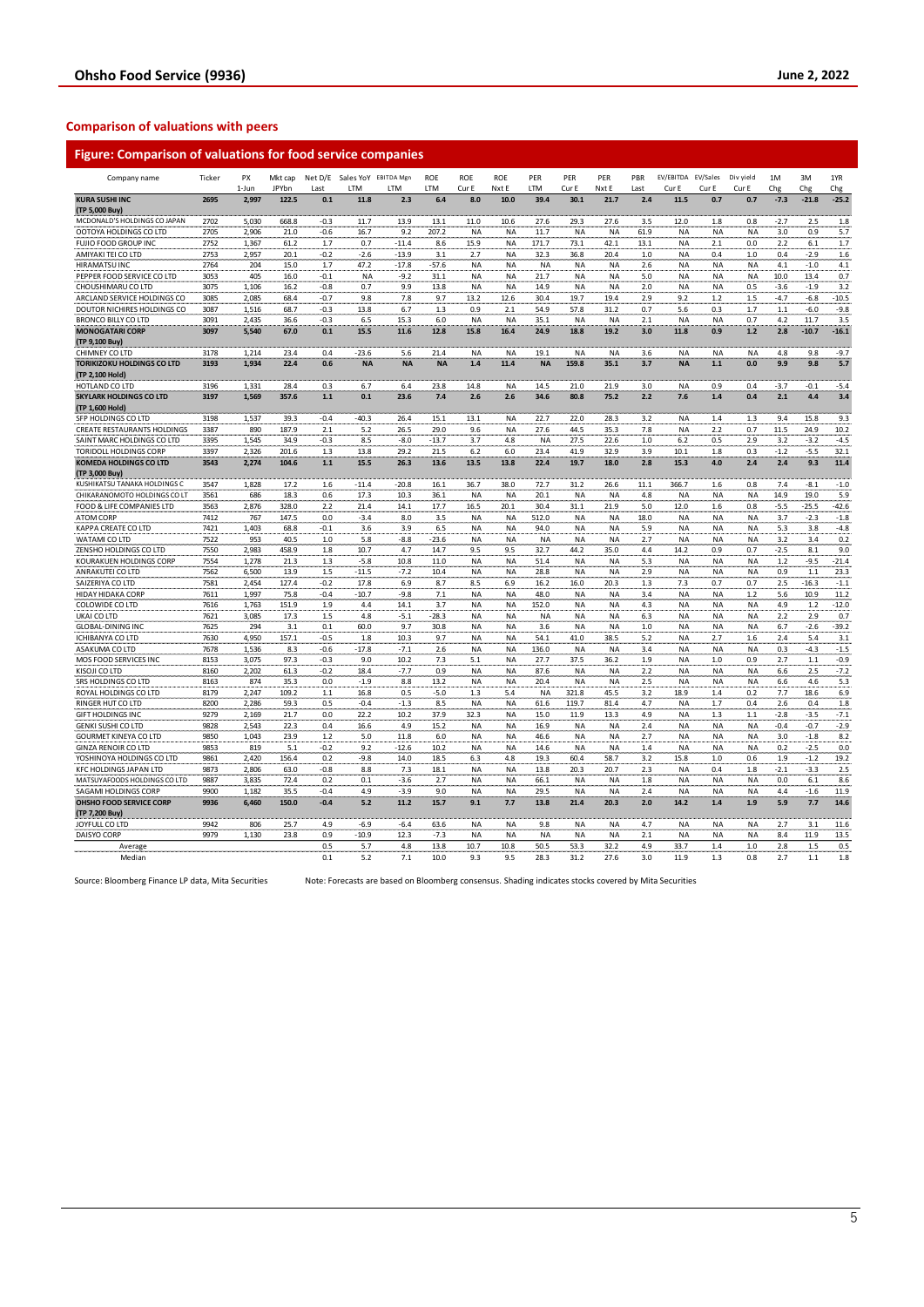#### **Stock price trends for food service companies**

#### **Figure: Stock price trends for food service companies**





Source: Bloomberg Finance LP data, Mita Securities Note: Indexed to 100 at the end of 2019



1/20 3/20 5/20 7/20 9/20 11/20 1/21 3/21 5/21 7/21 9/21 11/21 1/22 3/22 5/22 Ohsho FS Hiday Hidaka Kourakuen HD .......... TOPIX







1/20 3/20 5/20 7/20 9/20 11/20 1/21 3/21 5/21 7/21 9/21 11/21 1/22 3/22 5/22  $-$  Komeda HD  $-$  Doutor Nichires HD  $-$  Saint Marc HD  $-$  TOPIX